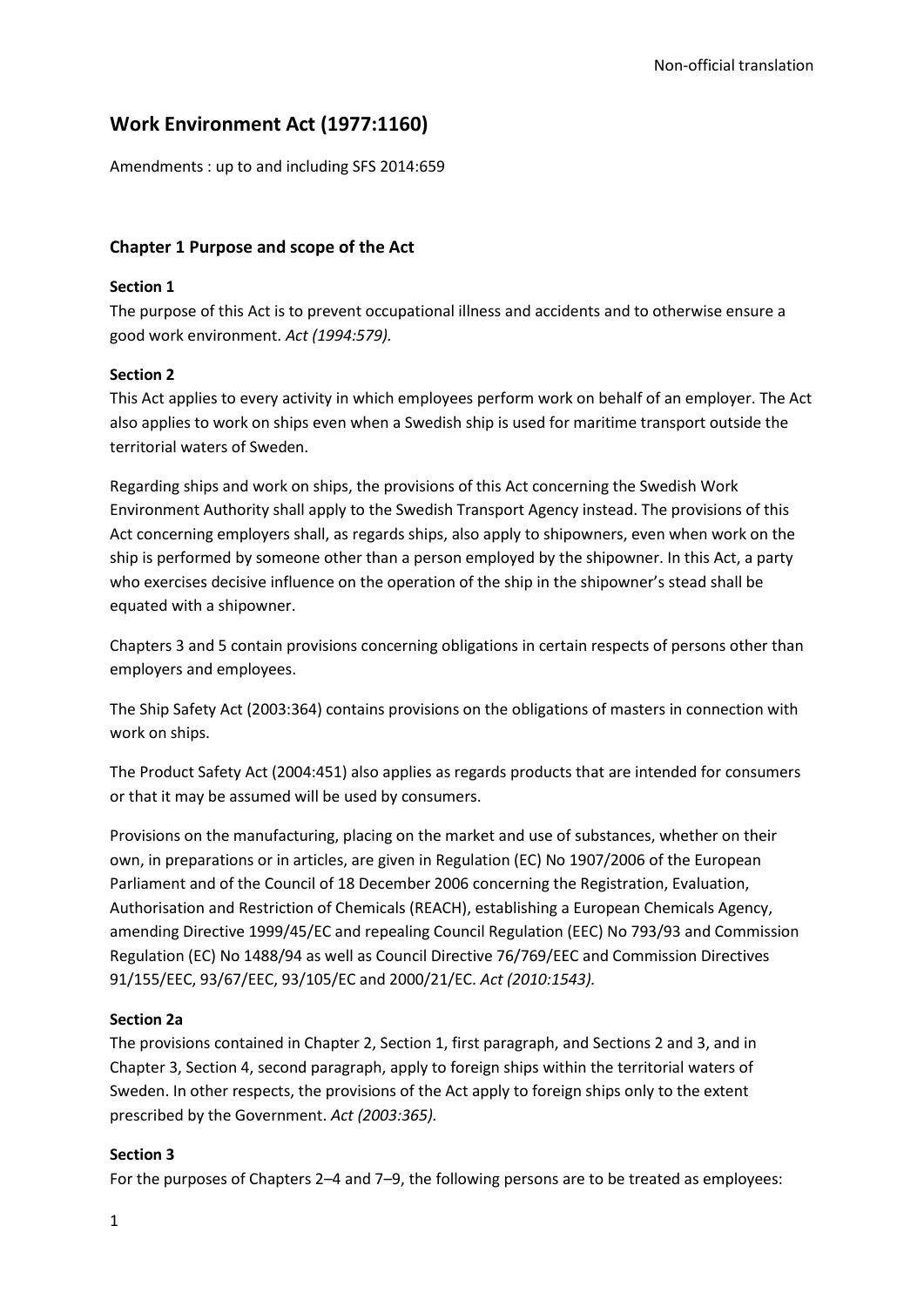1. persons undergoing education or training, with the exception of children in preschool and pupils in out-of-school centres;

2. persons in institutional care performing work that they have been assigned;

3. persons serving under the National Total Defence Service Act (1994:1809) and other persons performing duties prescribed by an act or voluntarily participating in education or training for activities within the scope of the total defence.

Persons referred to in points 1 and 2 of the first paragraph are also to be treated as employees for the purposes of Chapter 5, Sections 1 and 3. In addition, Chapter 6, Sections 6a, 8, 15, 17 and 18, Chapter 7, Sections 13 and 14, and Chapter 9, Section 3 contain special provisions concerning persons undergoing education or training.

In cases referred to in the first and second paragraphs, the provisions of this Act concerning employers shall apply to a person conducting the activities in the context of which the work is performed. *Act (2010:856).*

### **Section 4**

For participants in labour market policy programmes, this Act applies to the extent stated in Section 7 of the Labour Market Policy Programmes Act (2000:625).

For participants in work experience or other skills enhancement activities who have been assigned to these activities by a social welfare committee, this Act applies to the extent stated in Chapter 4, Section 6 of the Social Services Act (2001:453).

For persons given employment by the Swedish Migration Agency under Section 4 of the Reception of Asylum Seekers and Others Act (1994:137), this Act applies to the extent stated in Section 5 of the Reception of Asylum Seekers and Others Act.

Section 5 of the Act on Swedish Armed Forces Personnel in International Military Operations (2010:449) states that this Act also applies abroad in certain cases other than those indicated in Section 2, first paragraph, second sentence. *Act (2010:457).*

### **Section 5**

The Government or the authority designated by the Government may issue special regulations concerning the total defence in derogation from this Act. *Act (1991:677).*

## **Chapter 2 The state of the work environment**

### **Section 1**

The work environment must be satisfactory, taking into account the nature of the work and social and technological developments in society. In the case of work on ships, the work environment must also be satisfactory with regard to the requirements of maritime safety.

Working conditions must be adapted to people's differing physical and mental capabilities.

Employees must be given the opportunity to participate in the design of their own work situation and in processes of change and development affecting their own work.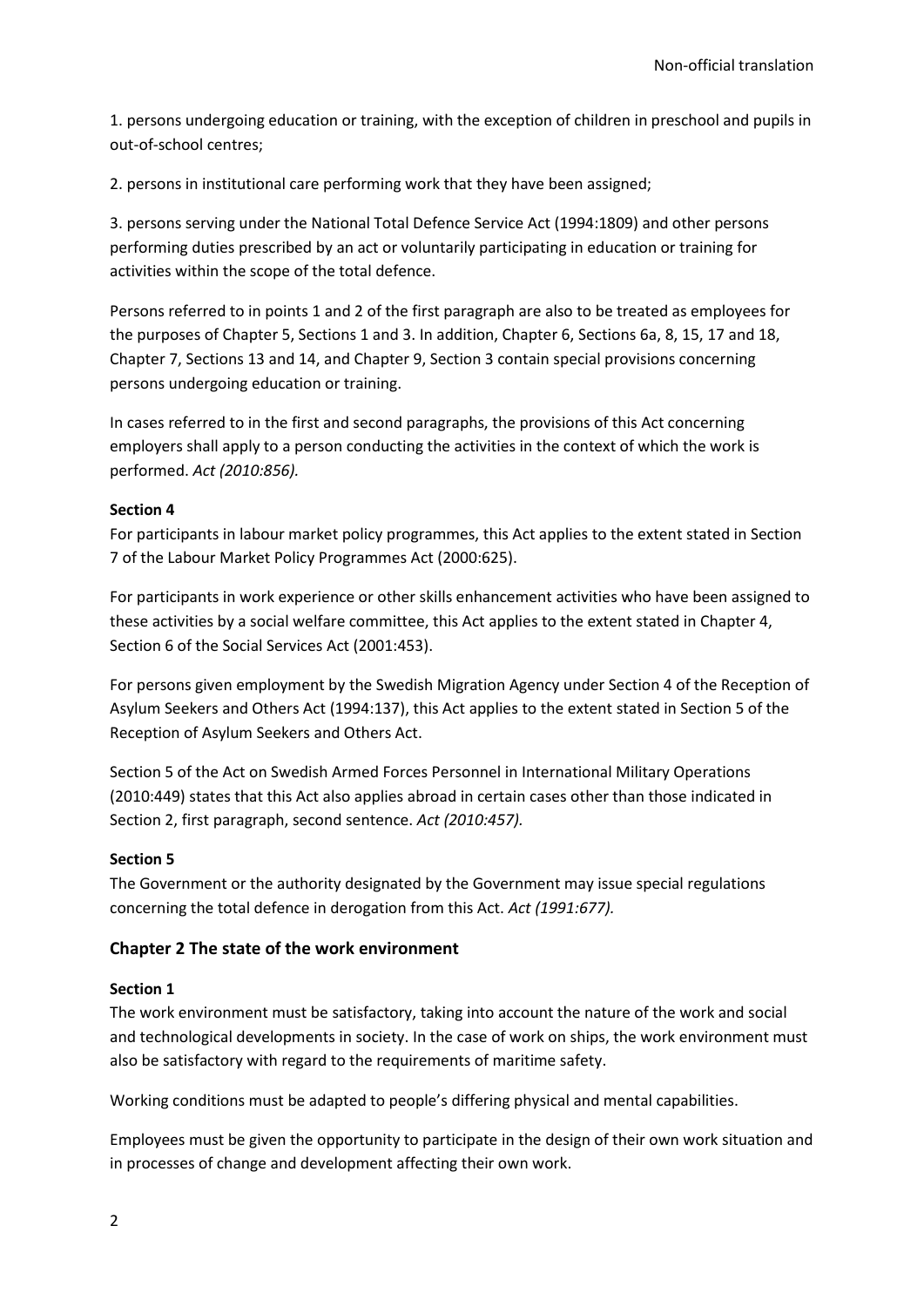Technologies, the organisation of work and the content of work must be designed in such a way that the employee is not subjected to physical strain or mental stress that may lead to illness or accidents. Forms of remuneration and the organisation of working time must also be taken into account in this connection. Closely controlled or restricted conditions of work must be avoided or limited.

Efforts must be made to ensure that the work provides opportunities for variety, social contact and cooperation, as well as coherence between different tasks.

Furthermore, efforts must be made to ensure that working conditions provide opportunities for personal and professional development, as well as for independence and professional responsibility. *Act (2003:365).*

### **Section 2**

Work must be planned and organised in such a way that it can be performed in a healthy and safe environment.

#### **Section 3**

The premises in which work is performed must be designed and equipped so as to be suitable from a work environment perspective.

#### **Section 4**

The occupational hygiene conditions must be satisfactory as regards air quality, acoustics, lighting, vibrations and other comparable factors.

Adequate safety measures must be taken to prevent injuries caused by falls, collapses, fire, explosion, electricity or other comparable factors. *Act (2003:365).*

### **Section 5**

Machinery, tools and other technical equipment must be constructed, positioned and used so as to provide adequate safeguards against illness and accidents.

### **Section 6**

Substances capable of causing illness or accidents may only be used in conditions that provide adequate safety.

### **Section 7**

Personal protective equipment must be used when adequate protection against illness or accidents cannot be achieved by other means. This equipment must be provided by the employer.

In the case of work on ships, personal protective equipment must be provided by the shipowner, unless someone else by whom the employee is employed has assumed this responsibility. *Act (2003:365).*

### **Section 8**

Spaces and facilities for personal hygiene, consumption of food and rest, as well as for first aid in the event of accidents or sickness, must be provided to the extent appropriate to the nature of the work and the needs of the employees.

Personnel transport vehicles must be suited to their purpose.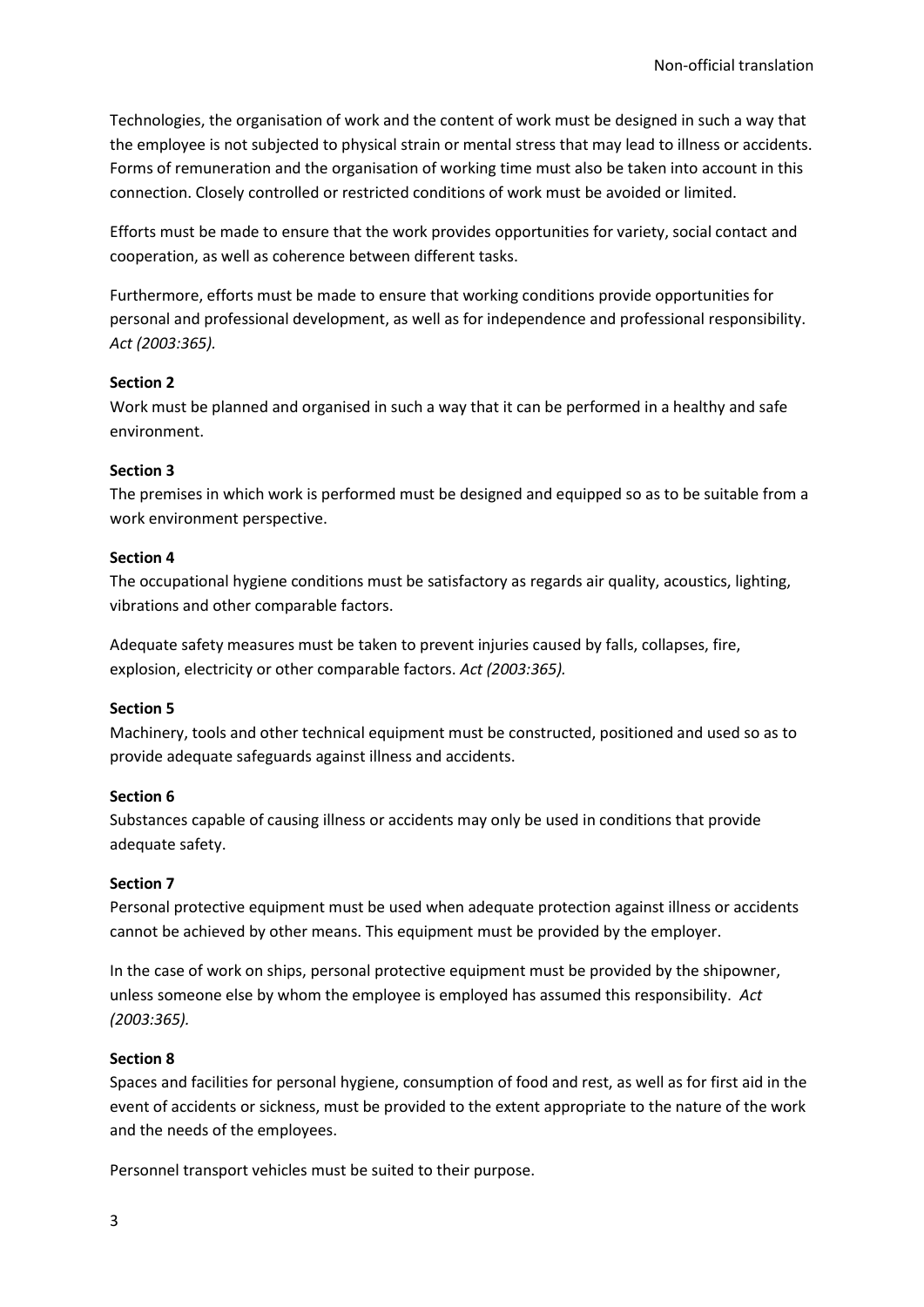The Ship Safety Act (2003:364) contains further provisions on spaces, appliances, measures for help and care in the event of accidents or sickness, and food and water for employees on board ships. *Act (2003:365).*

## **Section 9**

The Planning and Building Act (2010:900) and regulations issued pursuant to that Act contain special provisions concerning the construction and design of buildings. *Act (2010:905).*

## **Section 10**

The Working Hours Act (1982:673) and regulations issued pursuant to that Act contain provisions concerning working hours.

The Rest Periods for Seamen Act (1998:958) contains provisions concerning working hours and periods of rest in connection with work on ships.

The Working Hours for Certain Road Transport Work Act (2005:395) contains provisions concerning working hours for certain road transport work.

Chapter 5, Section 5 contains special provisions concerning working hours for minors. *Act (2005:396).*

## **Chapter 3 General obligations**

### **Section 1**

The provisions of this Chapter shall be applied taking into account the requirements relating to the state of the work environment set forth in Chapter 2. *Act (1994:579).*

### **Section 1a**

Employers and employees must cooperate to create a good work environment. *Act (1994:579).*

### **Section 2**

The employer must take all necessary measures to prevent the employee from being exposed to illness or accidents. One starting point in this connection must be that anything that can lead to illness or an accident must be changed or replaced so as to eliminate the risk of illness or an accident.

The employer must take into account the special risk of illness and accidents that may be associated with an employee performing work alone.

Premises, machinery, tools, safety equipment and other technical equipment must be kept in a good state of repair. *Act (2002:585).*

### **Section 2a**

The employer must systematically plan, direct and monitor activities in a manner that ensures that the work environment meets the prescribed requirements for a good work environment. The employer must investigate work-related injuries, continuously investigate the risks involved in the activities and take the measures required as a result. A timetable must be set for measures that cannot be taken immediately.

To the extent required by the activity, the employer must document the work environment and measures adopted with respect to it. Action plans must be drawn up in this connection.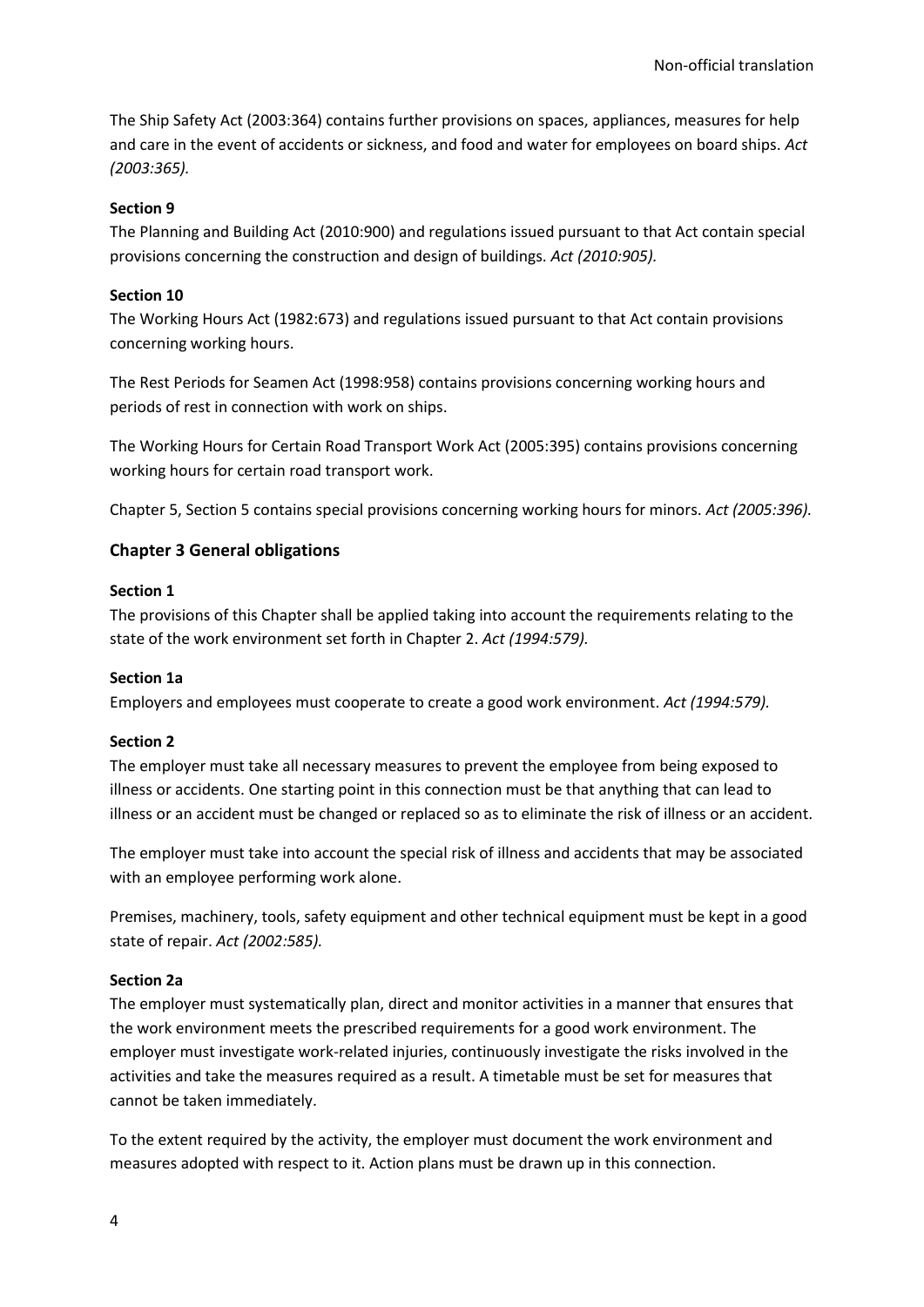Furthermore, the employer must ensure that her or his activities incorporate suitably organised job modification and rehabilitation measures in fulfilment of the duties required of her or him under this Act and under Chapter 30 of the Social Insurance Code. *Act (2010:1225).*

#### **Section 2b**

The Government may issue regulations on matters that come under the responsibility of the Swedish Work Environment Authority for supervising the application of Section 2a, first and second paragraphs, with respect to compliance with Regulation (EC) No 1907/2006 of the European Parliament and of the Council of 18 December 2006 concerning the Registration, Evaluation, Authorisation and Restriction of Chemicals (REACH), establishing a European Chemicals Agency, amending Directive 1999/45/EC and repealing Council Regulation (EEC) No 793/93 and Commission Regulation (EC) No 1488/94 as well as Council Directive 76/769/EEC and Commission Directives 91/155/EEC, 93/67/EEC, 93/105/EC and 2000/21/EC. *Act (SFS 2010:1543).*

#### **Section 2c**

The employer must ensure that the occupational health services required by the working conditions are available.

'Occupational health services' means an independent expert resource in the work environment and rehabilitation fields. The occupational health services must work specifically to prevent and eliminate health risks in workplaces and must have the expertise to identify and describe the links between work environment, organisation, productivity and health. *Act (2010:1543).*

#### **Section 3**

The employer must ensure that the employee acquires a good knowledge of the conditions in which the work is conducted and that the employee is informed of the risks that may be associated with the work. The employer must make sure that the employee has received the necessary training and that she or he knows what to do to avoid the risks associated with the work. The employer must ensure that only employees who have received sufficient instructions have access to areas where there is a clear and present risk of illness or accidents.

The employer must take into account the particular fitness of the employee to perform the work by adapting the working conditions or taking other appropriate measures. In the planning and organisation of work, due account must be taken of the fact that people's fitness to perform working duties differs. *Act (2002:585).*

#### **Section 3a**

An employer must notify the authority designated by the Government without delay of any death or severe injury that has occurred in connection with the performance of work.

An employer must also notify the same authority without delay of injuries in connection with work suffered by several employees at the same time and of incidents that have entailed a serious danger to life and health.

Chapter 6, Section 14 of the Swedish Maritime Code (1994:1009) contains regulations on the obligation of the master of a ship to report certain events in connection with work on board a ship. *Act (2013:610).*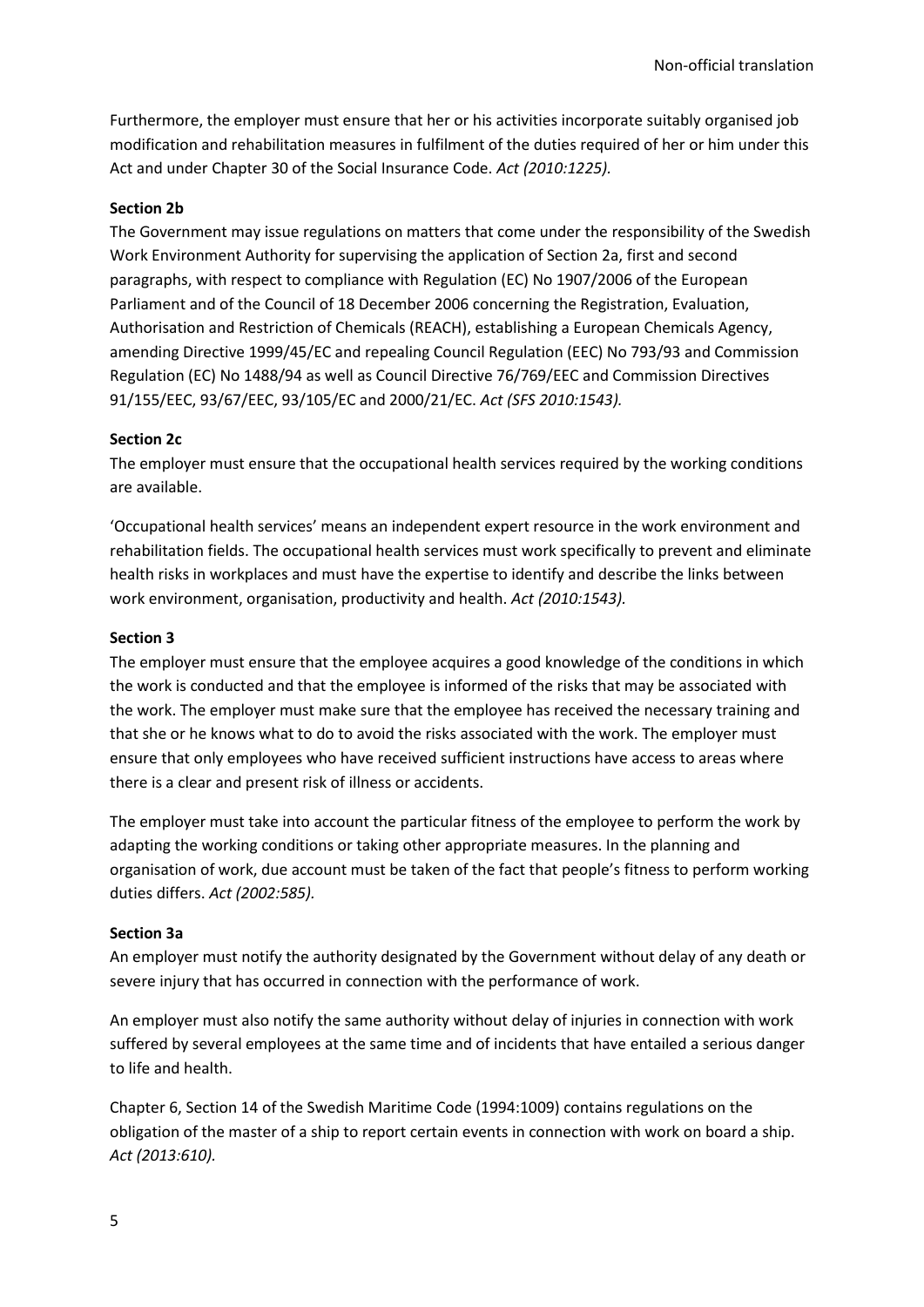## **Section 4**

The employee must participate in work relating to the work environment and take part in the implementation of the measures needed to create a good work environment. The employee must comply with directions issued, use the safety equipment and exercise the caution otherwise needed to prevent illness and accidents.

An employee who discovers that work involves an immediate and serious danger to life or health must immediately notify the employer or a safety representative. The employee is not liable to pay compensation for any loss resulting from her or his non-performance of work pending instructions regarding the resumption of work. *Act (1991:677).*

### **Section 5**

Relevant parts of this Act and regulations issued pursuant to this Act shall apply to work performed by the employer herself or himself. This also applies when two or more persons engage in professional activities for their joint account and without employees unless, however, the activities are conducted solely by members of the same family.

Persons engaging in professional activities without employees, alone or with members of their families, are obliged to comply with what is prescribed in this Act and pursuant to this Act concerning technical equipment and substances capable of causing illness or accidents, and also concerning shared workplaces.

Chapter 4, Section 10 provides that regulations may also be issued regarding obligations in other respects. *Act (1994:579).*

## **Section 6**

A person who commissions building or civil engineering works must:

1. ensure, at every stage of the planning and design process, that work environment perspectives are taken into account with regard to both the construction phase and future use;

2. appoint a suitable building work environment coordinator for the planning and design of the work, with the duties specified in Section 7a; and

3. appoint a suitable building work environment coordinator for the performance of the work, with the duties specified in Sections 7b and 7f.

A person who commissions building or civil engineering works may appoint herself or himself or someone else as building work environment coordinator. However, if someone else has been appointed, the person commissioning building or civil engineering works is not released from responsibility for the duties indicated in the first paragraph, points 2 and 3. *Act (2008:934).*

### **Section 7**

At every stage of the planning and design of building and civil engineering works, architects, designers and other participants shall, within the framework of their duties, ensure that work environment perspectives are taken into account with regard to both the construction phase and future use. *Act (2008:934).*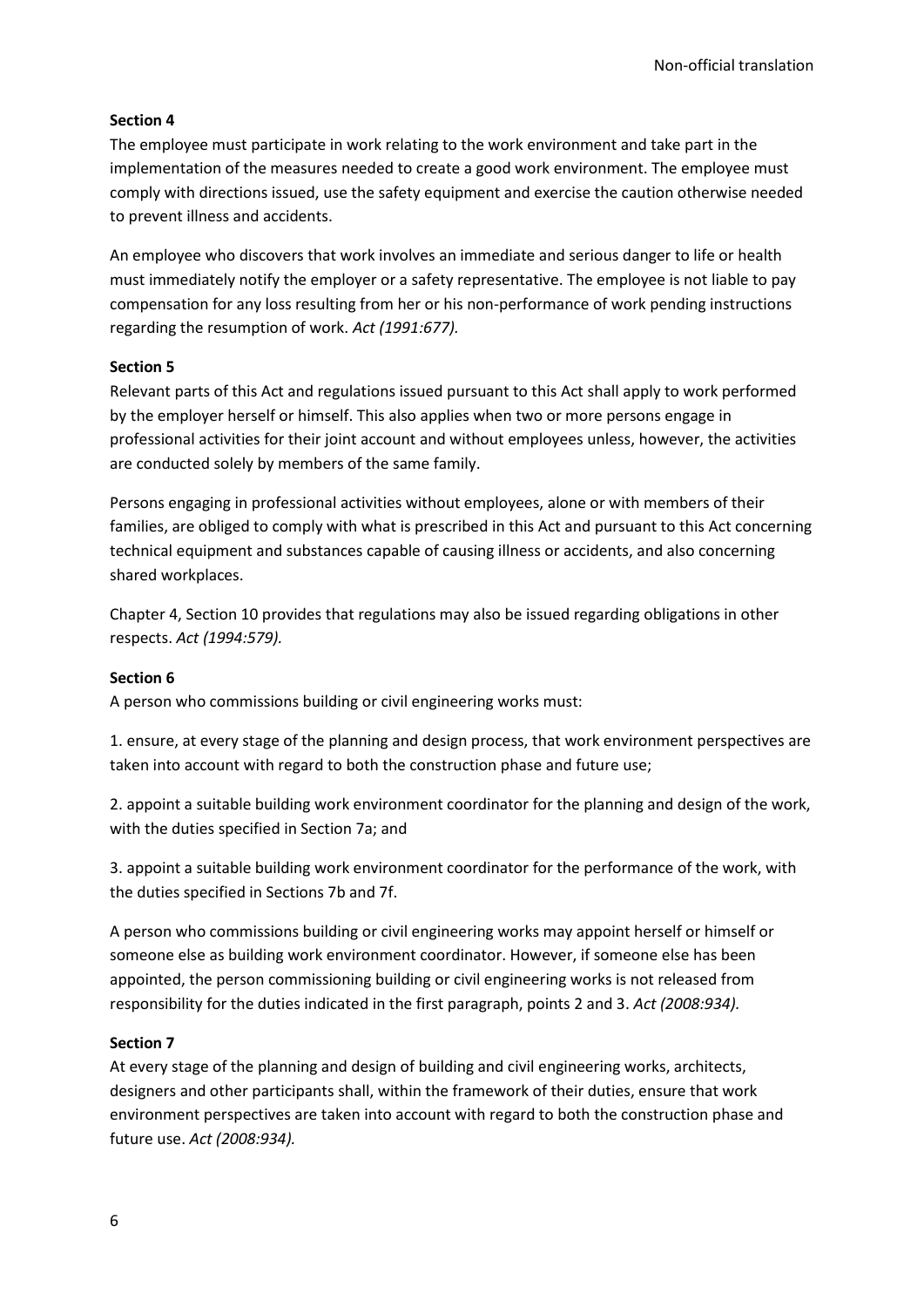### **Section 7a**

The building work environment coordinator appointed for the planning and design of building and civil engineering works in accordance with Section 6, first paragraph, point 2 must coordinate the application of relevant work environment regulations to be complied with at every stage of the planning and design process with regard to both the construction phase and the use of the building or facility. This applies in particular when decisions are made on issues relating to the planning of operations that are to be carried out simultaneously or in succession, and when the time required for such operations is calculated. The building work environment coordinator must take into account work environment plans and other documentation referred to in Chapter 4, Section 8, second paragraph, points 1–3. *Act (2008:934).*

## **Section 7b**

The building work environment coordinator appointed for the performance of building or civil engineering works in accordance with Section 6, first paragraph, point 3 is responsible for coordinating work on preventing risks of illness and accidents at the workplace and performing the duties indicated in Section 7e, points 2–5, and:

1. coordinating the application of relevant work environment regulations when decisions are made on technical or organisational issues relating to the planning of operations that are to be carried out simultaneously or in succession, and when the time required for such operations is calculated;

2. coordinating the application of relevant work environment regulations to ensure that the party or parties engaging in activities at the workplace apply these regulations systematically and follow a work environment plan;

3. coordinating measures to verify that building and civil engineering works are performed correctly with respect to the work environment;

4. taking necessary measures to ensure that only authorised persons have access to the workplace; and

5. organising the duties incumbent under Section 7g on those conducting activities at a shared workplace. *Act (2008:934).*

### **Section 7c**

What is stated in Section 6 and in regulations issued pursuant to Chapter 4, Section 8 concerning a person commissioning building or civil engineering works shall instead apply to a contractor engaged by that person insofar as:

1. the contractor has been commissioned to take independent responsibility for the planning and design or the performance of the work; and

2. a written agreement has been made that the duties referred to in Section 6 and in the associated regulations will rest with the contractor in the performance of the commission.

If the Consumer Services Act (1985:716) is applicable to commissions under the first paragraph, point 1, what is stated in Section 6 and in regulations issued pursuant to Chapter 4, Section 8 shall apply to the contractor in the performance of the commission. However, this does not apply if a written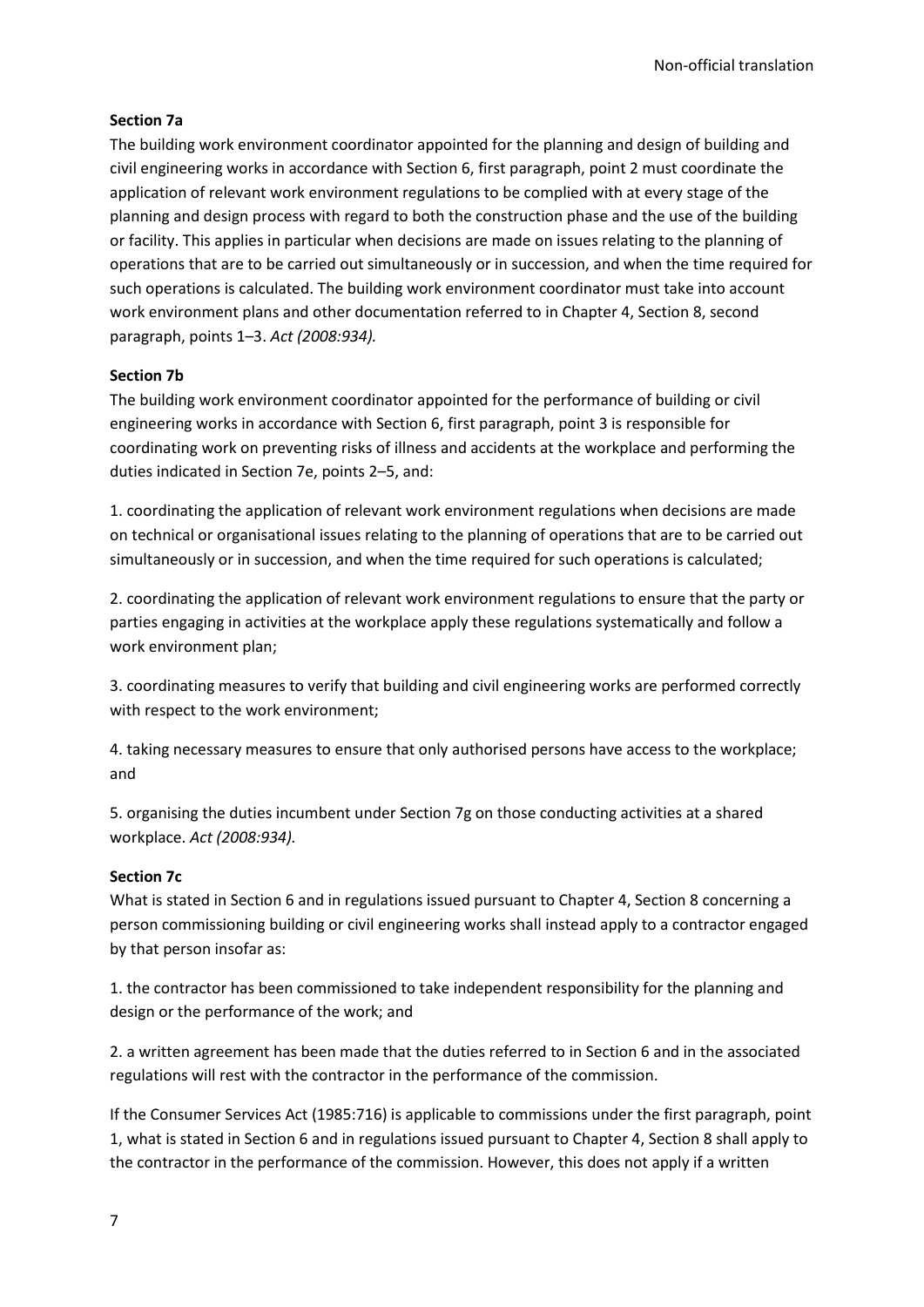agreement has been made that what is stated in Section 6 and in the associated regulations shall instead apply to the person commissioning the building or civil engineering works. *Act (2008:934).*

#### **Section 7d**

If a permanent place of business is a shared workplace for several businesses, the party that is in control of the workplace is responsible for the coordination of work environment issues. If a ship is a shared workplace for several businesses, the shipowner is responsible for such coordination. However, if a ship has been taken into a shipyard in Sweden, the party responsible for operating the shipyard is responsible for such coordination. The responsibility for coordination of safety measures required for the loading or unloading of a ship in a Swedish port rests with the employer responsible for this work.

The responsibility for coordination set forth in the first paragraph can be transferred to a party conducting activities at the workplace or, where the loading or unloading of a ship in a Swedish port is concerned, at the port, or the shipowner.

With regard to shared workplaces other than those referred to in the first paragraph, those who are conducting activities there may agree that one of them will be responsible for such coordination. This does not apply in the case of workplaces for building or civil engineering works. *Act (2008:934).*

#### **Section 7e**

The party responsible for the coordination of work environment issues under Section 7d must ensure that:

1. work on preventing risks of illness and accidents is coordinated at the shared workplace;

2. work is scheduled as necessary to prevent risks of illness and accidents resulting from differing activities being conducted at the workplace;

3. general safety equipment is set up and maintained and general safety regulations are issued for the workplace;

4. the party responsible for the special safety equipment that may be needed for a certain type or certain types of work is clarified; and

5. social rooms and sanitary facilities are arranged at the workplace to the extent needed. *Act (2008:934).*

#### **Section 7f**

If building or civil engineering works share a workplace with other activities referred to in Section 7d, sections 6–7c apply with respect to the building or civil engineering works and Sections 7d and 7e with respect to the other activities.

For the purpose of creating satisfactory safety conditions, the party responsible for coordination of work environment issues under Section 7d must ensure that consultations are held with the person appointed building work environment coordinator under Section 6. *Act (2008:934).*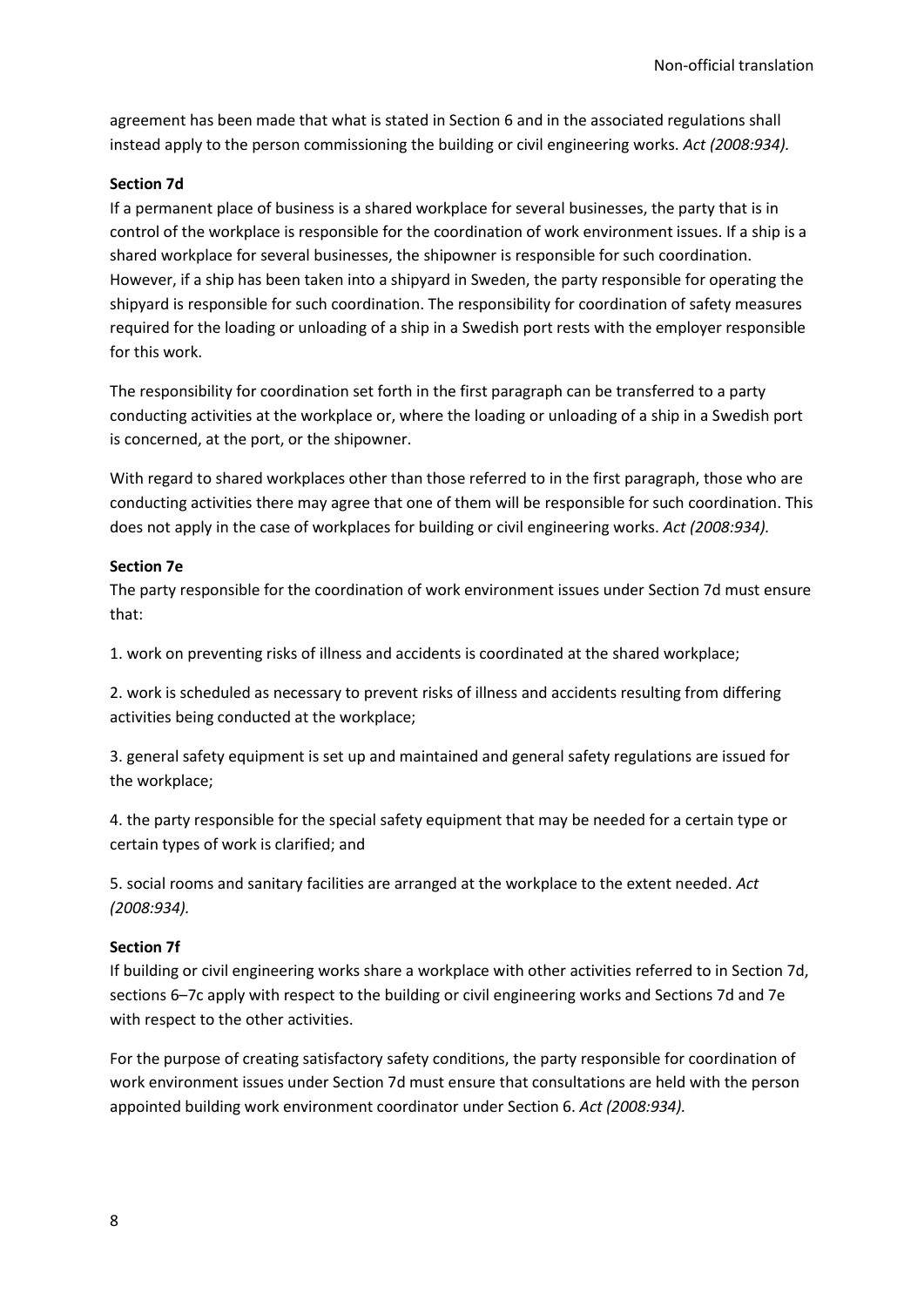## **Section 7g**

Those who conduct activities at a shared workplace, whether simultaneously or in succession, must consult and make joint efforts to create satisfactory safety conditions.

Each of them separately must ensure that their own activities and arrangements at the shared workplace do not entail that anyone working there is exposed to a risk of illness or accident.

Those who are conducting activities or working at the shared workplace must follow instructions from a building work environment coordinator where building and civil engineering works are concerned and from the party responsible for coordinating work environment issues in other cases. *Act (2008:934).*

### **Section 7h**

Any person producing prefabricated buildings or facilities must ensure that work environment perspectives are taken into account in connection with their design, with regard to both the construction phase and future use, and ensure that different aspects of the design are coordinated. *Act (2008:934).*

### **Section 8**

Any person who manufactures, imports, transfers or supplies a machine, tool, safety equipment or other technical equipment must ensure that the equipment offers adequate safeguards against illness and accidents when it is released on the market, delivered for use or displayed for sale.

Technical equipment that does not comply with the requirements in the first paragraph may be exhibited at trade fairs, exhibitions or similar events if it is clearly indicated that the requirements have not been fulfilled and that the equipment may not be released onto the market or delivered for use until it fulfils such requirements. In the event that the equipment is operated, adequate safety measures must be taken to avoid accidents.

Instructions for the assembly, installation, use and maintenance of the equipment, and other information concerning the equipment that is material to the prevention of illness and accidents (product information) must accompany the equipment when it is delivered through clear labelling, in the form of documentation or by some other means. Information of particular importance for the work environment must be supplied in connection with the marketing of the equipment. *Act (2008:295).*

### **Section 9**

Any person who manufactures, imports or transfers a substance capable of causing illness or accidents must take the measures needed to prevent or counteract any safety risks involved when the substance is used as intended.

The provisions of Section 8, third paragraph concerning product information and information in connection with marketing shall also apply with regard to substances capable of causing illness or accidents. *Act (2002:585).*

#### **Section 10**

Any person transferring or supplying a packaged product must ensure that the packaging does not entail any risk of illness or accidents. *Act (1991:677).*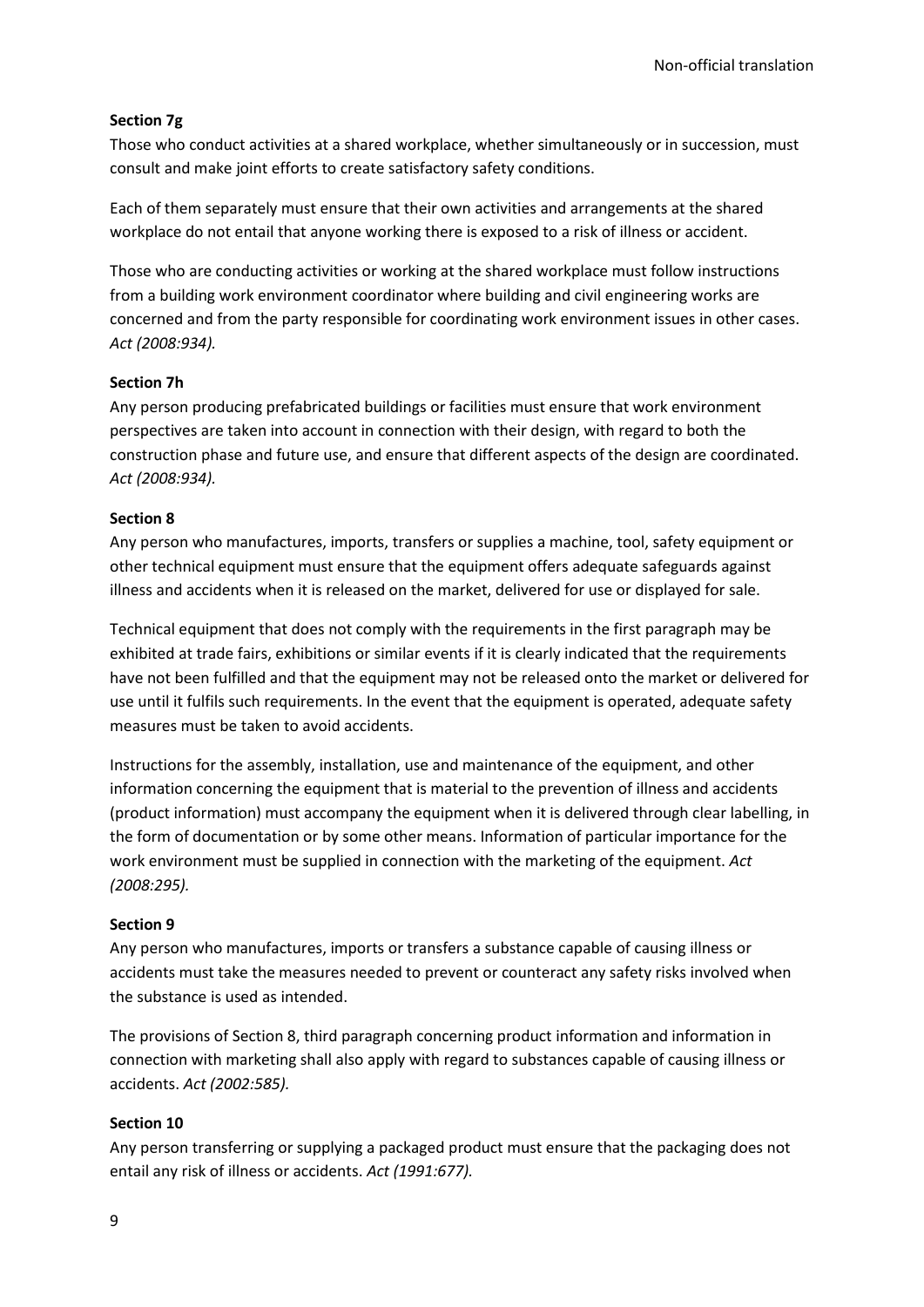## **Section 11**

Any person installing technical equipment must ensure that the necessary safety features are put in place and that other requisite safety measures are taken. *Act (1991:677).*

## **Section 12**

The person in control of a workplace must ensure that such permanent equipment is located at the workplace to ensure that no person who works there without being engaged by her or him as an employee is exposed to the risk of illness or accidents. She or he must also ensure that other equipment at the workplace can be used without such risk.

Any person who engages contract labour to perform work in her or his business must take the safety measures required by this work. *Act (1994:579).*

### **Section 13**

Chapter 7, Section 8 contains provisions concerning the responsibility for safety, in certain cases, of persons supplying premises, land or an underground space for work or as social rooms. *Act (1994:579).*

### **Section 14**

Repealed by Act (2008:934).

## **Chapter 4 Authorisations**

## **Section 1**

The Government or the authority designated by the Government may, with respect to technical equipment or substances capable of causing illness or accidents, issue regulations concerning:

1. conditions for manufacture, use and labelling or other product information;

2. testing or verification of the fulfilment of prescribed requirements or conditions; and

3. prohibitions against, special conditions for or other restrictions on placing on the market.

The Government or the authority designated by the Government may issue regulations on the design and use of safety equipment to protect against falls to lower levels. *Act (2013:610).*

### **Section 2**

If necessary for the prevention of illness or accidents at work, the Government or the authority designated by the Government may issue regulations prescribing that a permit, approval or other certificate of compliance with the relevant requirements be required:

1. before work processes, work methods or facilities may be used; and

2. before technical equipment or substances capable of causing illness or accidents may be released on the market, used or delivered for use. *Act (2013:610).*

### **Section 3**

The Government or the authority designated by the Government may issue regulations prescribing that: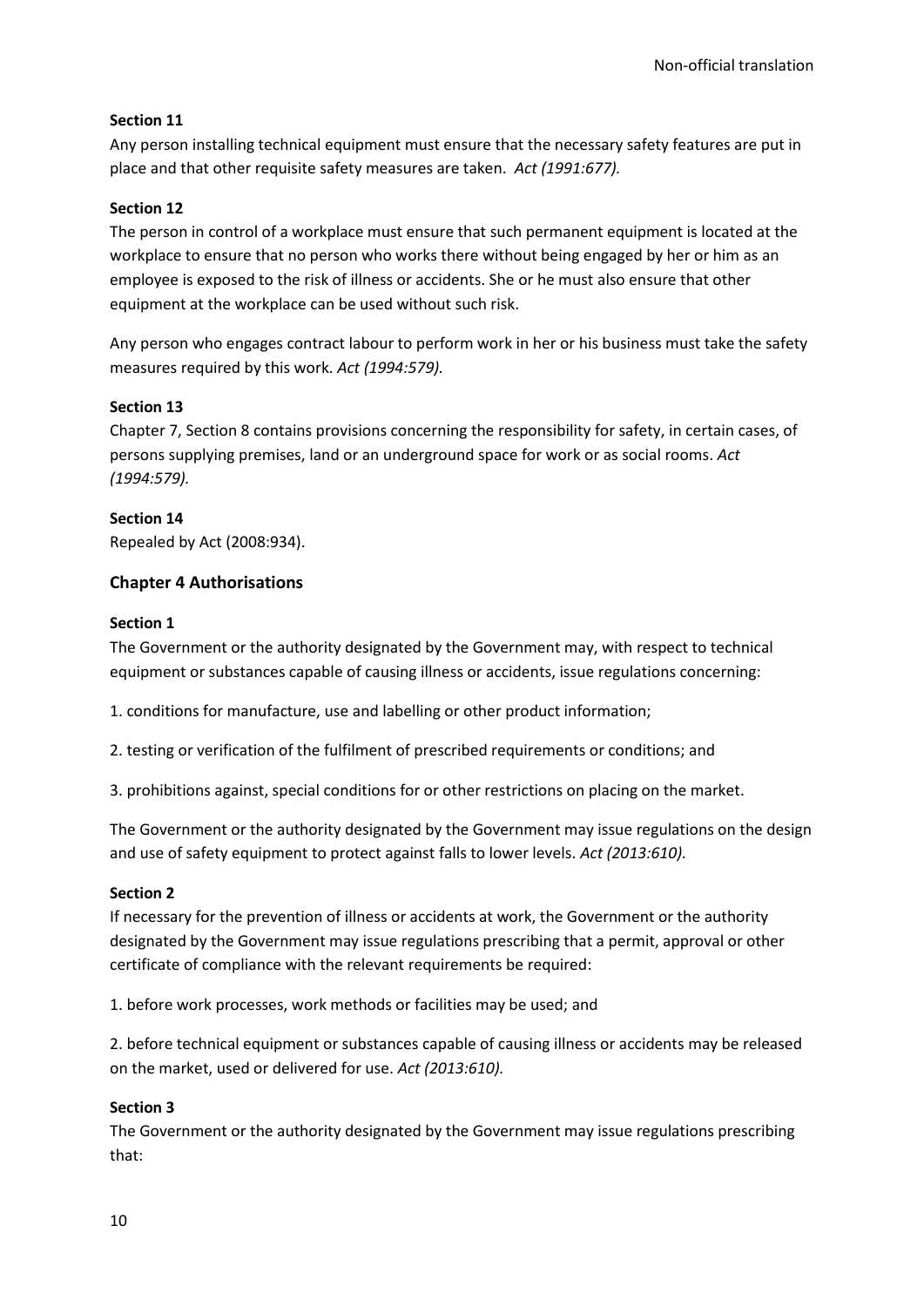1. a register must be maintained at the workplace of certain types of technical equipment or certain substances present there that are capable of causing illness or accidents; and

2. an employer must maintain a register of employees who are exposed to substances that may lead to illness, with information regarding the work and the exposure, and the employer must provide information from the register to a doctor.

The Government or the authority designated by the Government may also issue regulations concerning the inspection of safety conditions in a particular kind of activity and the installation of technical equipment.

An employee must be given the opportunity, upon request, to obtain information from a register compiled in compliance with the first paragraph, point 2, that relates to her or him. *Act (2013:610).*

### **Section 4**

If special considerations of safety so demand, the Government or the authority designated by the Government may issue regulations prohibiting the use of work processes, work methods or technical equipment or substances capable of causing illness or accidents. *Act (2013:610).*

#### **Section 5**

If a particular type of work involves a risk of illness or accidents, the Government or the authority designated by the Government may issue regulations making it obligatory to arrange medical examination or vaccination, or other preventive treatment against infection, of persons who are employed or are intended to be employed in the work concerned.

The Government or the authority designated by the Government may also issue regulations prohibiting the engagement in such work of any person whom medical examination has shown to be suffering from a disease or weakness rendering her or him particularly vulnerable to a risk of illness or accident. *Act (2013:610).*

### **Section 6**

If a particular type of work involves a special risk to certain groups of employees, the Government or the authority designated by the Government may issue regulations prohibiting such work from being performed by employees belonging to such a group, or prescribing that special conditions are to apply when the work is performed by such employees. *Act (2013:610).*

#### **Section 7**

The Government or the authority designated by the Government may issue regulations prescribing that registers containing the names of the persons examined and the results of their examinations must be kept in connection with medical examinations referred to in Sections 5 and 6. *Act (2013:610).*

### **Section 8**

The Government or the authority designated by the Government may issue regulations on:

1. advance notice

a) with respect to the obligation of the person commissioning building or civil engineering works to ensure that such notice is submitted to the supervisory authority; and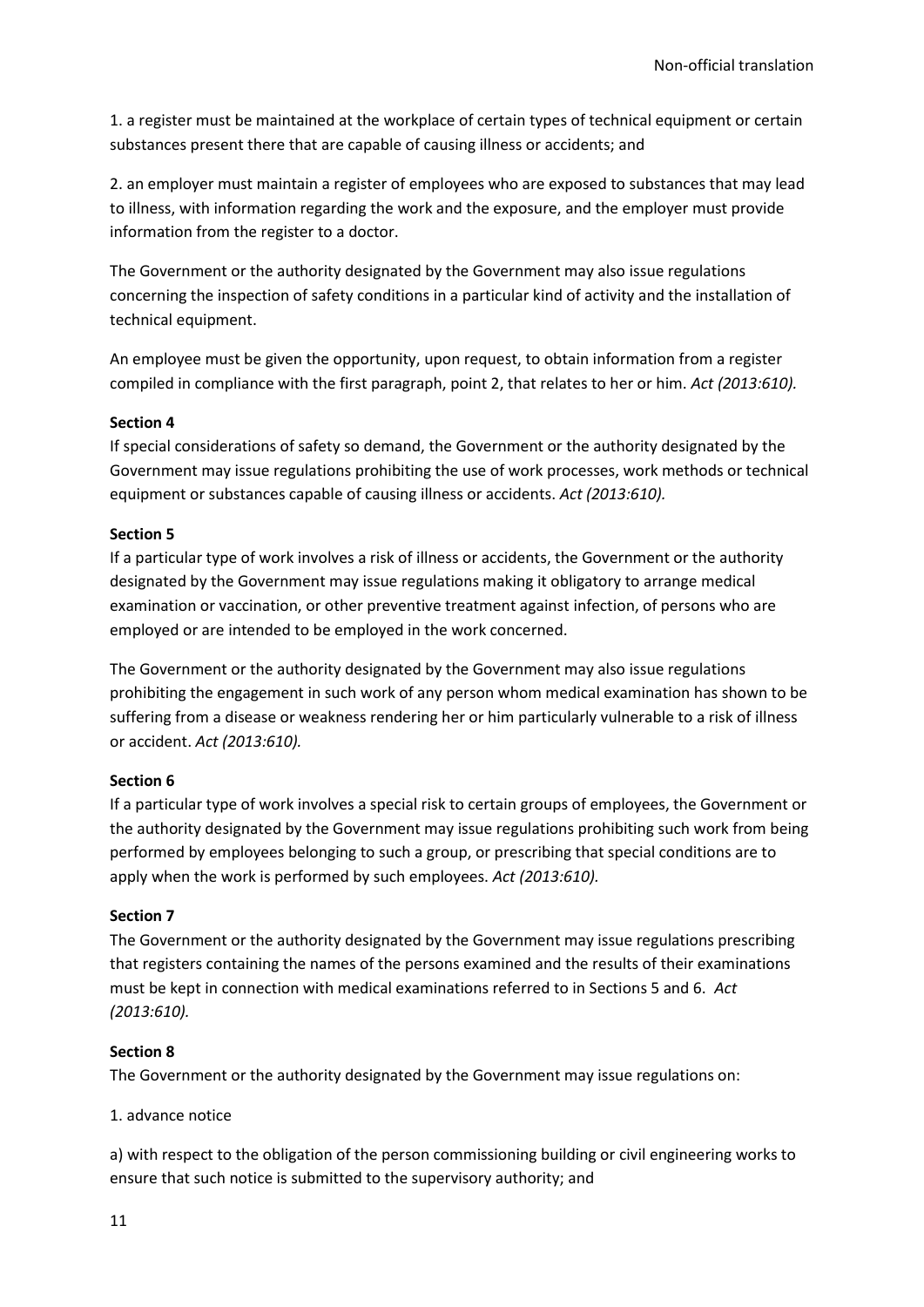b) in other respects; and

2. the obligation to otherwise notify or submit information to the supervisory authority or to retain documents that are relevant from a safety perspective.

Furthermore, the Government or the authority designated by the Government may issue regulations prescribing:

1. that a person commissioning building or civil engineering works must ensure that:

a) a work environment plan is prepared;

b) documentation appropriate to the nature of the project is produced and taken into account in the subsequent work; and

c) the work environment plan and documentation are adapted to the progress of the work and any changes that have occurred;

2. that a building work environment coordinator as prescribed in Chapter 3, Section 7a must prepare a work environment plan or have such a plan prepared and produce the documentation referred to in point 1;

3. that a building work environment coordinator as prescribed in Chapter 3, Section 7b must ensure that necessary adaptations are made in the work environment plan and the documentation referred to in point 1; and

4. an obligation to otherwise prepare documents that are relevant from a safety perspective. *Act (2008:934).*

### **Section 9**

The Government or the authority designated by the Government may issue regulations requiring doctors to notify the supervisory authority of any sickness that may be connected with work and to provide the supervisory authority with information and assistance. *Act (2013:610).*

#### **Section 10**

The Government or the authority designated by the Government may issue any further regulations on the state of the work environment and general obligations in respect of the work environment that are needed to prevent illness and accidents at work.

The Government or the authority designated by the Government may also issue regulations requiring a person who engages in professional activities alone or with a family member, without employees, to comply with provisions of this Act and regulations issued pursuant to this Act concerning obligations other than those indicated in Chapter 3, Section 5, second paragraph. *Act (2013:610).*

### **Chapter 5 Minors**

### **Section 1**

For the purposes of this Act, a 'minor' is a person who has not attained the age of 18.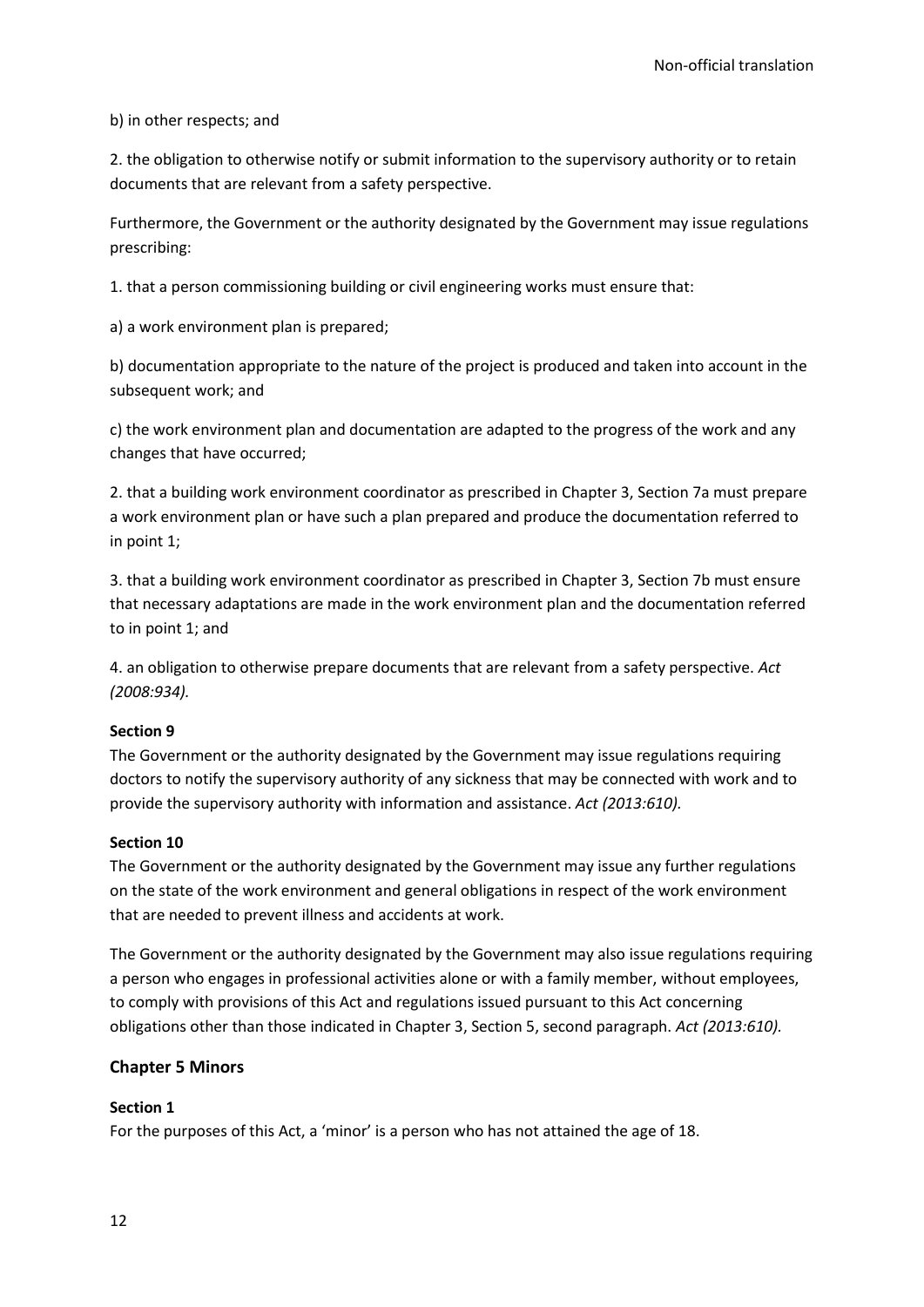## **Section 2**

A minor may not be engaged for or perform work, as an employee or in any other capacity, before the calendar year in which the minor attains the age of 16 or before the minor has completed her or his compulsory education.

Notwithstanding the provisions of the first paragraph, a minor who has attained the age of 13 may be engaged for, or perform, light work that will not have a detrimental effect on the minor's health, development or education.

The Government or the authority designated by the Government may issue regulations concerning exceptions to the first paragraph for engaging the services of a minor who has not attained the age of 13. Such an exception may only concern very light work of a type that would entail that special and significant problems of application would arise if an exception were not permitted.

The Government or the authority designated by the Government may issue regulations concerning work referred to in the second and third paragraphs.

The Merchant Seaman Act (1973:282) and the Ship Safety Act (2003:364) contain special provisions on the minimum age for work on ships. *Act (2013:610).*

## **Section 3**

A minor may not be engaged for, or perform, work in a manner involving a risk of accident or of overexertion or some other harmful effect on the minor's health or development.

The Government or the authority designated by the Government may issue regulations concerning conditions for, or the prohibition of, a minor being engaged for, or performing, work involving a substantial risk of accident or overexertion or some other harmful effect on the minor's health or development. *Act (2013:610).*

## **Section 4**

The Government or the authority designated by the Government may issue regulations directing that, upon medical examinations prescribed pursuant to Section 2, fourth paragraph, or Section 3, second paragraph, a register must be kept of the names of the persons examined and the results of the examinations. *Act (2013:610).*

### **Section 5**

The Government or the authority designated by the Government may issue regulations concerning the duration and organisation of working time for minors who are engaged for or perform work. *Act (2013:610).*

## **Chapter 6 Cooperation between employers and employees, etc.**

### **Section 1**

Employers and employees must conduct suitably organised work environment activities. *Act (1991:677).*

## **Section 2**

At every workplace where five or more employees are regularly employed, one or more of the employees must be appointed safety representative (work environment representative). Safety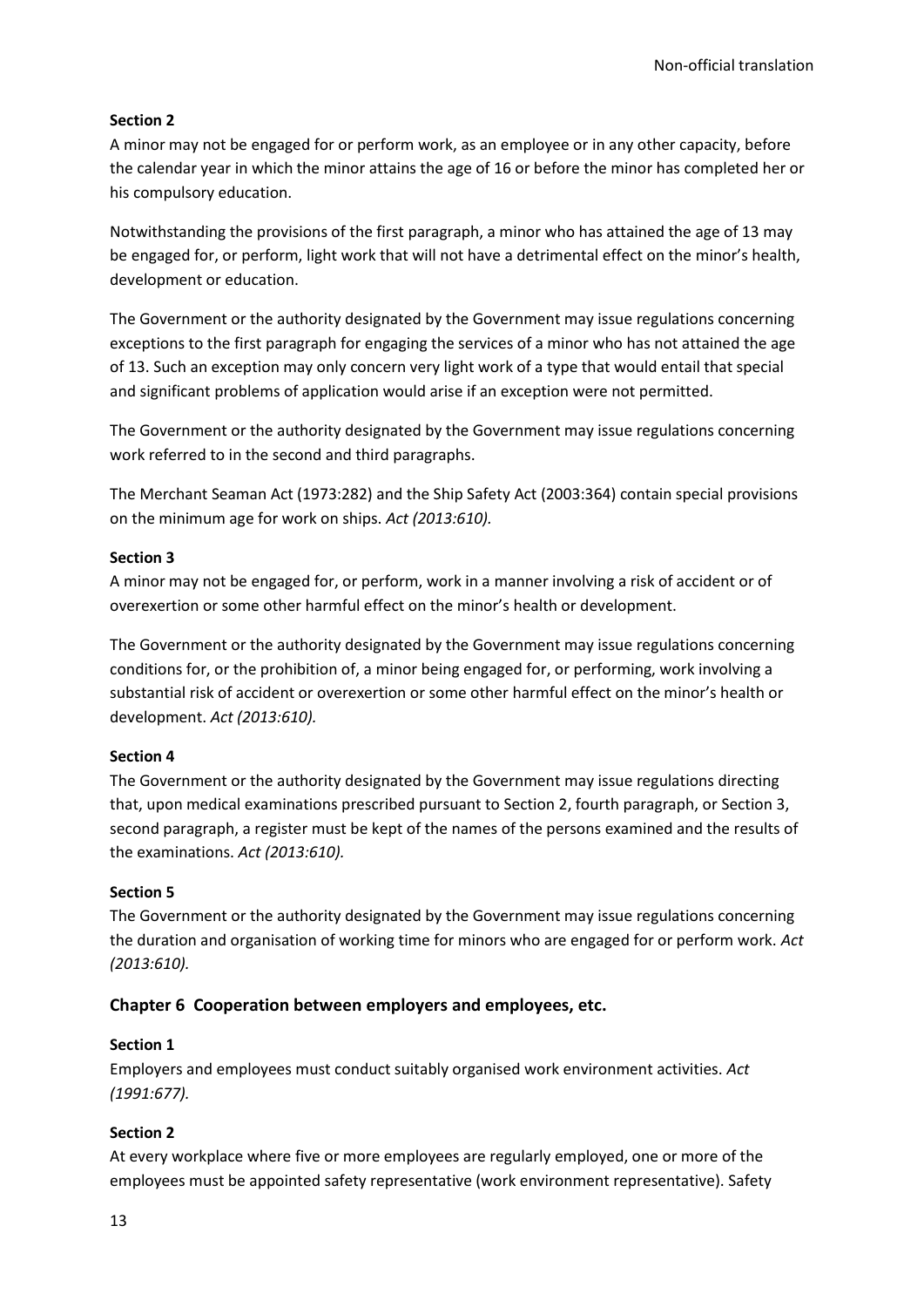representatives must also be appointed at other workplaces if the working conditions so require. Alternates should be appointed for safety representatives.

Safety representatives are to be appointed by a local employees' organisation that is currently or customarily bound by a collective agreement with the employer. In the absence of such an organisation, safety representatives are to be appointed by the employees.

In the case of a workplace for which no safety committee under Section 8 has been appointed, the local branch of a federation or an association of employees comparable to such a branch may appoint a safety representative from outside the circle of employees at the workplace (a regional safety representative). The right to appoint a regional safety representative applies only if the branch or association has a member in the workplace.

The Ship Safety Act (2003:364) contains provisions on how safety representatives on ships are to be appointed. *Act (2009:870).*

#### **Section 3**

If a workplace has more than one safety representative, one of the representatives shall be appointed principal safety representative with the task of coordinating the safety representatives' activities.

#### **Section 4**

A safety representative represents the employees in work environment matters and must strive to promote a satisfactory work environment. To this end, the representative is responsible, within her or his safety area, for monitoring the safeguards against illness and accidents and compliance by the employer with the requirements of Chapter 3, Section 2a. Safety representatives on ships are also responsible for monitoring that the ship has the crew it is required to have under any decision or regulations.

A safety representative must participate in the planning of new or altered premises, equipment, work processes, work methods and of the organisation of work, as well as the planning of the use of substances capable of causing illness or accidents. Furthermore, a safety representative must participate in the establishment of action plans as referred to in Chapter 3, Section 2a.

Employers must notify safety representatives of any changes affecting safety conditions within the representative's area.

Employers and employees are jointly responsible for ensuring that safety representatives receive the requisite training. *Act (2003:365).*

### **Section 5**

Safety representatives referred to in Section 2, second paragraph, are entitled to the leave required for the performance of their function. Representatives retain their employment benefits during any such leave.

### **Section 6**

A safety representative is entitled to access the documents and obtain the other information needed for the representative's activities.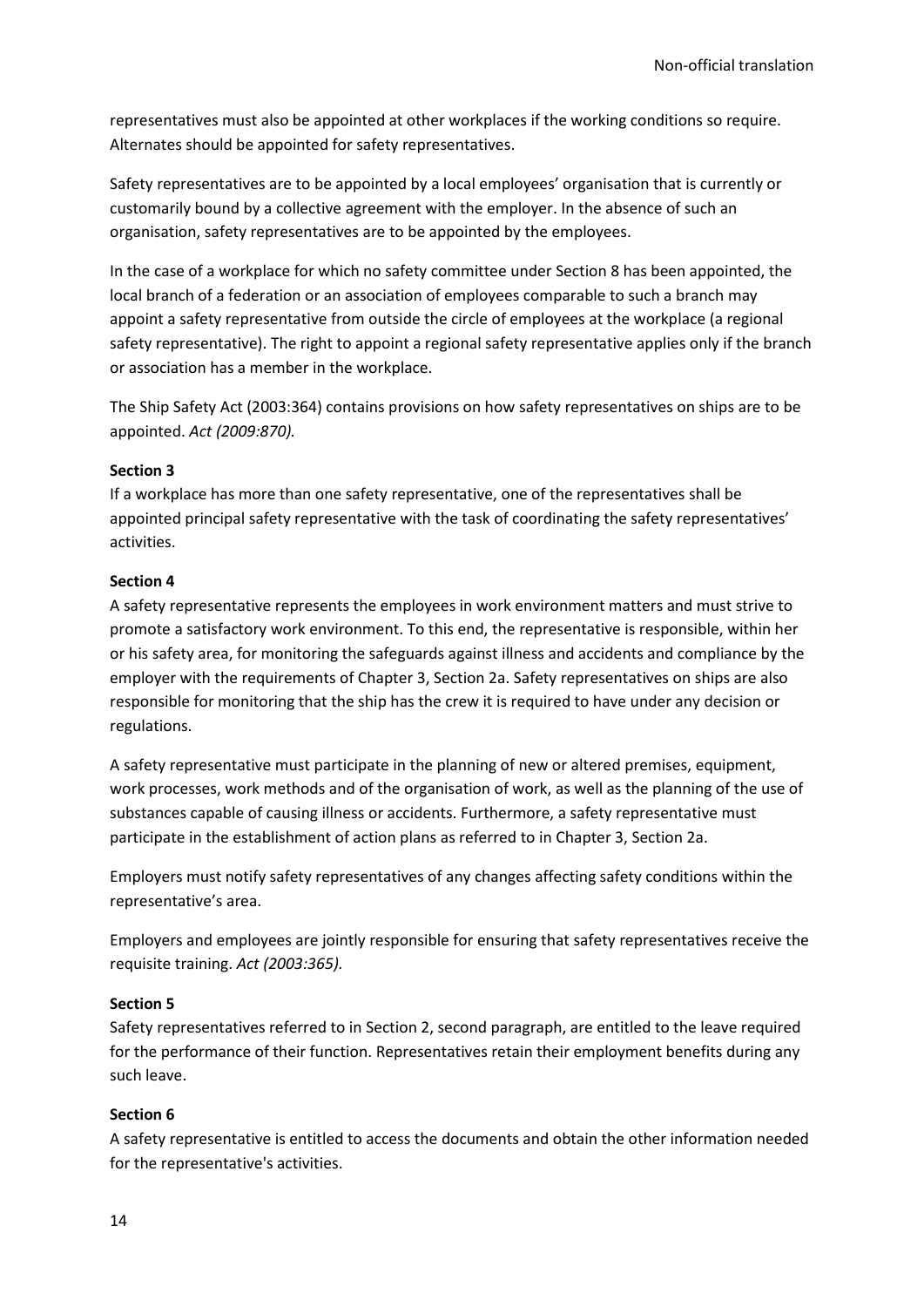#### **Section 6a**

If a safety representative considers that measures need to be taken to achieve a satisfactory work environment, the safety representative must apply to the employer for such measures. The safety representative may also request that a certain investigation be carried out to verify conditions within the safety area. Upon application, the employer must immediately give the safety representative written confirmation that the employer has received the representative's request. The employer must make a response in the matter without delay. If the employer fails to do so, or if the request is not considered within a reasonable time, the Swedish Work Environment Authority, upon application from a safety representative, must consider whether an order or prohibition should be issued under Chapter 7, Section 7. Such an application from a safety representative on a ship must instead be submitted to the Swedish Transport Agency, which must consider whether an order or prohibition should be issued under the Ship Safety Act (2003:364).

Where there is a safety committee, a safety representative may directly require the committee to address a work environment issue.

A request from a safety representative under the first paragraph may also concern safety measures needed for the employer at a workplace where the safety representative is active to fulfil her or his obligations towards external labour under Chapter 3, Section 12.

The provisions of the first and second paragraphs concerning safety representatives shall also apply to student safety representatives under Section 17. *Act (2009:870).*

#### **Section 7**

If a particular task of work involves immediate and serious danger to the life or health of an employee, and if no immediate remedy can be obtained by applying to the employer, the safety representative may order the suspension of that work pending a decision by the Swedish Work Environment Authority.

If safety considerations so demand, and if no immediate remedy can be obtained by applying to the employer, the safety representative may order the suspension, pending a decision by the Swedish Work Environment Authority, of work carried out by an employee alone.

If a prohibition issued by a supervisory authority that has become final and non-appealable or requires immediate compliance by virtue of an order under Chapter 9, Section 5, is disregarded, a safety representative may immediately suspend the work to which the prohibition refers.

Measures taken by a safety representative under the first to third paragraphs may also concern work performed in the employer's business by temporary employees.

A safety officer is not liable for any loss resulting from a measure referred to in this Section.

The Ship Safety Act (2003:364) contains provisions on the right of a safety representative to suspend work on a ship and on the effect of such action. *Act (2009:870).*

### **Section 8**

At a workplace where at least fifty persons are regularly employed, there must be a safety committee consisting of representatives of the employer and of the employees. A safety committee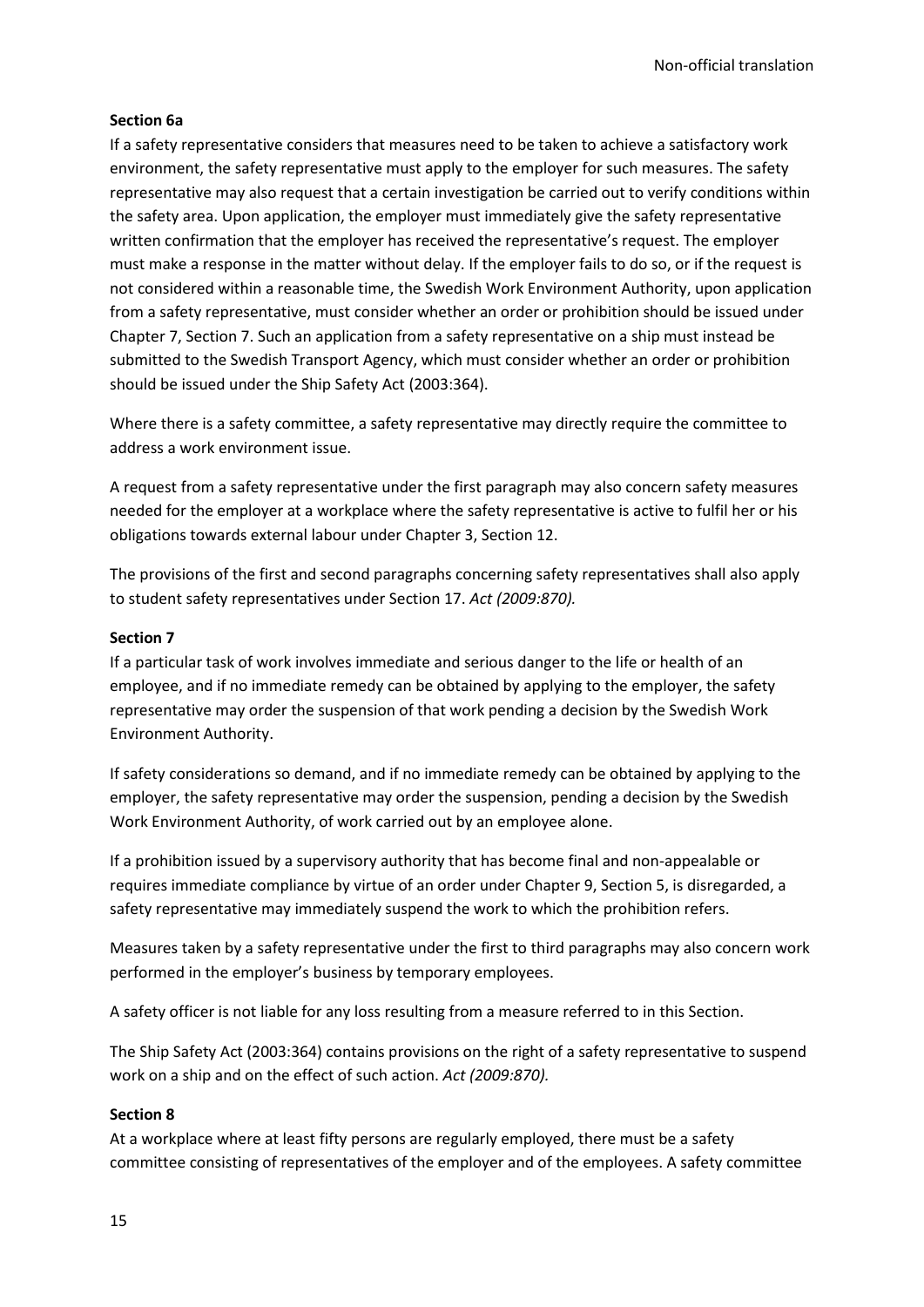must also be appointed at workplaces with smaller numbers of employees if the employees so require.

The employees' representatives are to be appointed from among the employees by a local employees' organisation that is currently or customarily bound by a collective agreement with the employer. In the absence of such an organisation, representatives are to be appointed by the employees.

At a workplace where there are student safety representatives, two of these must also be included in the safety committee. The student safety representatives decide among themselves which of them will be members of the safety committee.

The Ship Safety Act (2003:364) contains provisions on how a safety committee on a ship is to be appointed. *Act (2009:870).*

### **Section 9**

The safety committee must participate in the planning of work environment measures at the workplace and follow up the implementation of these measures. It must carefully monitor developments in matters relating to protection against illness and accidents and promote satisfactory work environment conditions. A safety committee on a ship must also monitor that the ship has the crew it is required to have under any decision or regulations. The safety committee shall deal with questions concerning:

1. occupational health services;

2. action plans as referred to in Chapter 3, Section 2a;

3. the planning of new or altered premises, equipment, work processes and work methods, and of the organisation of work;

4. the planning and use of substances capable of causing illness or accidents;

5. information and training concerning the work environment;

6. job modification and rehabilitation activities at the workplace. *Act (2003:365).*

#### **Section 9a**

Through a collective agreement, a body may be appointed to serve the function of a safety committee referred to in Section 8 and also deal with issues other than those specified in Section 9. Such a body may be termed something other than 'safety committee'.

This Section is not applicable in the case of a safety committee on a ship. *Act (2011:741).*

#### **Section 10**

Safety representatives may not be hindered from fulfilling their duties.

If a safety representative represents an employee performing work at a workplace that the employee's employer does not have control of, the employer who has control of the workplace is obliged to grant the safety representative access to the workplace to the extent required by the representative to fulfil her or his function.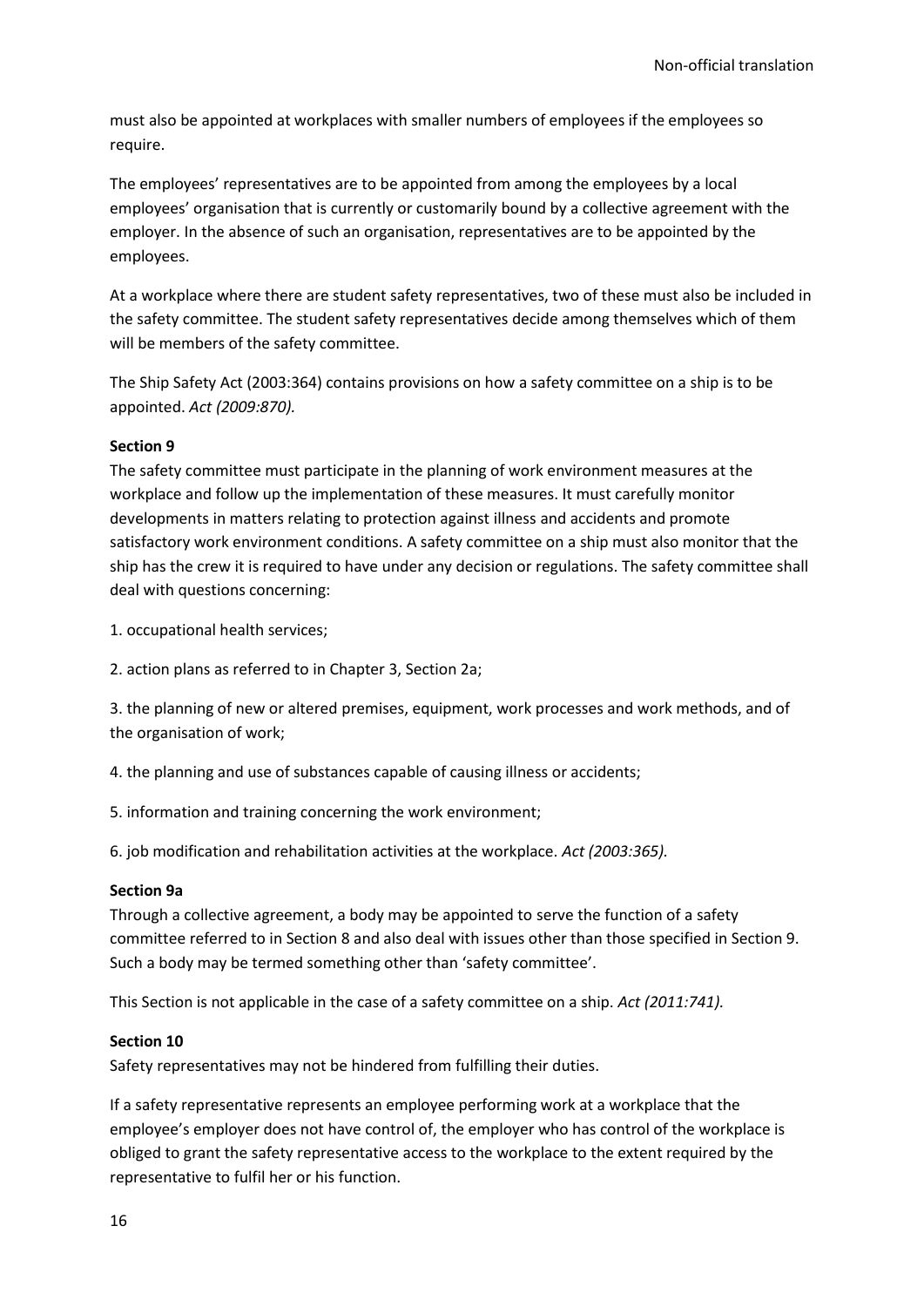A safety representative may not be given inferior work conditions or terms of employment because of her or his appointment. On the termination of her or his appointment, the employee shall be guaranteed working conditions and terms of employment identical or equivalent to those that she or he would have had if she or he had not held the appointment. *Act (1994:579).*

#### **Section 11**

An employer or employee contravening the provisions of Section 10 is obliged to provide compensation for any loss or injury caused. In determining whether and to what extent loss or injury has been caused, regard shall also be had to circumstances that are not of a purely economic character. If it appears reasonable in view of the extent of the loss or injury or other circumstances involved, the damages may be reduced or completely waived.

If several persons are liable for loss or injury, the liability shall be apportioned between them as is reasonable considering the circumstances.

#### **Section 12**

Any person wishing to claim damages under Section 11 must notify the other party of her or his claim within four months of the occurrence of the loss or injury concerned. If, within that period, negotiations concerning the claim have been demanded under the Employment (Co-Determination in the Workplace) Act (1976:580), or by virtue of a collective agreement, an action must be brought within four months from the conclusion of the negotiations. Otherwise an action must be brought within eight months from the occurrence of the loss or injury.

The first paragraph shall apply in a corresponding manner to claims concerning employment benefits under Section 5.

If the provisions of the first or second paragraph are not complied with, the right of action will lapse.

For a safety representative on a ship, the Ship Safety Act (2003:364) shall apply instead of the provisions of this Section. *Act (2003:365).*

#### **Section 13**

Cases concerning the application of Sections 10 and 11 shall be dealt with in accordance with the Labour Disputes (Judicial Procedure) Act (1974:371). However, general provisions on judicial proceedings apply to claims against an employee or, in cases referred to in Section 10, second paragraph, claims against the person who has control of a workplace. *Act (1994:579).*

#### **Section 14**

Sections 4–7 and 10–13 shall apply to an employer when the employer has been notified of the choice of a safety representative by the organisation or the employees making the appointment or, if the employer could not be reached, when notice of the choice has been sent to the workplace.

#### **Section 15**

The provisions of Section 5, Section 10, first and third paragraphs, and Sections 11–14 shall apply in a corresponding manner to members of safety committees except student safety representatives.

In the case of student safety representatives, Section 10, first and second paragraphs, and Sections 11, 12 and 14 shall apply in a corresponding manner. General provisions on judicial proceedings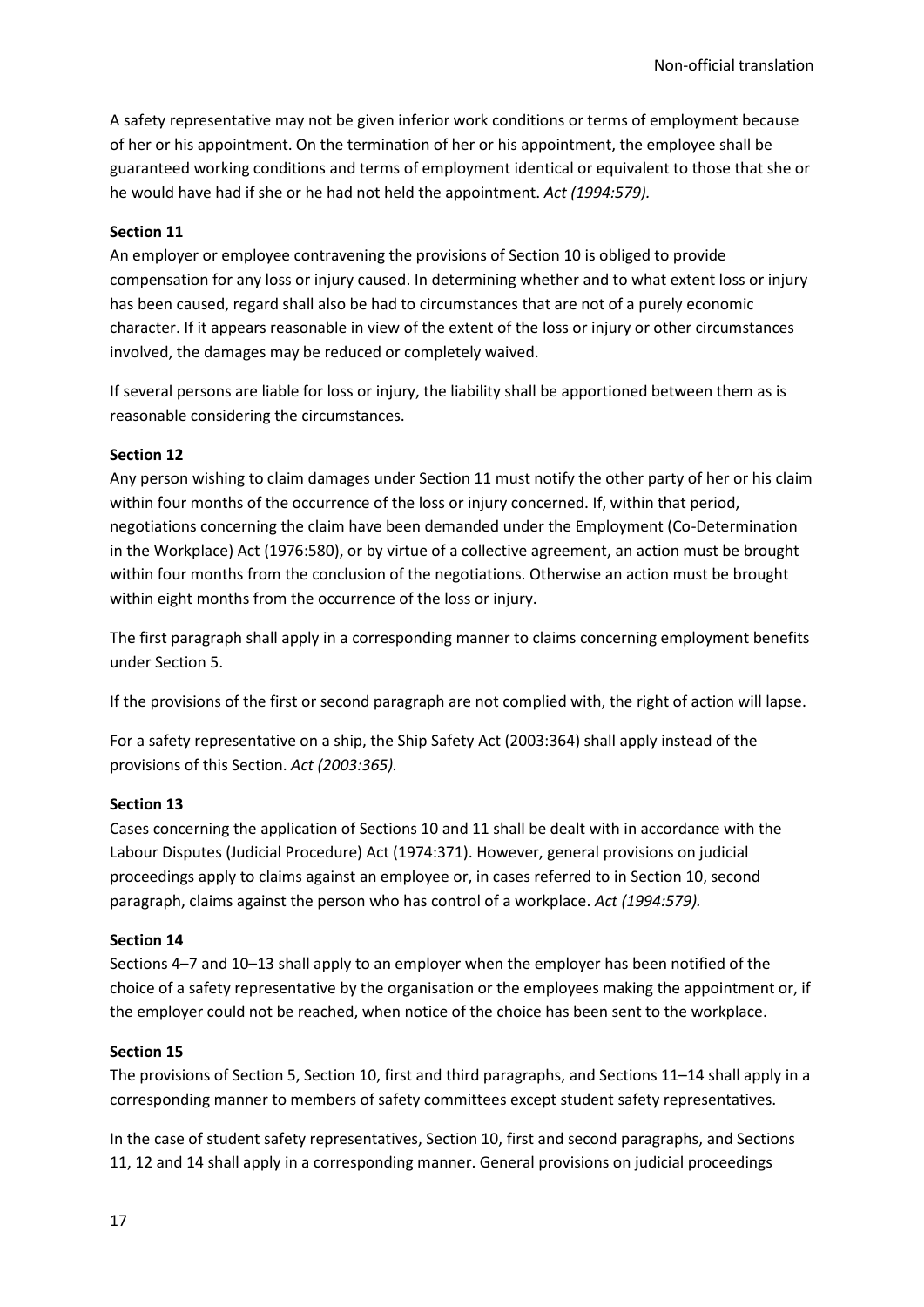apply to cases concerning the application of Sections 10 and 11 that relate to student safety representatives. *Act (2009:870).*

### **Section 16**

The Trade Union Representatives (Status at the Workplace) Act (1974:358) shall also apply concerning safety representatives and safety committee members appointed by organisations referred to in Section 2, second or third paragraph. If a safety representative or a member of the safety committee on a ship has been appointed by the employees on board, the Act shall be applied as if she or he was appointed by their local employees' organisation. However, the provisions of this Section shall not apply insofar as the representative's or member's rights under this Chapter or under the Ship Safety Act (2003:364) would be limited by this. *Act (2003:365).*

#### **Section 17**

Persons undergoing education or training must be given the opportunity, by the person responsible for the education or training, of taking part in work environment activities at the workplace, if this is reasonable given the nature of the education or training and its duration.

The scope and form of pupils' participation in the school's work environment activities must be adapted to take account of their age, maturity and other circumstances in the case of:

1. pupils in preschool class and in years below year 7 in compulsory school, special school and equivalent education, and Sami school;

2. pupils in compulsory school for pupils with learning disabilities, upper secondary school for pupils with learning disabilities, and equivalent education; and

3. pupils in special education for adults.

Pupils in years 7–9 of compulsory school, years 7–10 of special school and upper secondary school, and equivalent education, are represented in work environment activities by pupil safety representatives.

Persons undergoing post-secondary education and adult education other than special education for adults are represented in work environment activities by student safety representatives. A student safety representative must be at least 18 years old. *Act (2010:856).*

#### **Section 18**

Pupil safety representatives are to be appointed by the pupils and student safety representatives by the students.

The entity responsible for the education must ensure that pupil safety representatives and student safety representatives receive the training and the leave required for their function.

Pupil safety representatives and student safety representatives are entitled to the information needed for their function. However, in the case of pupil safety representatives, the right to information does not apply to information that is subject to secrecy under Chapter 7, Section 13, first paragraph. The Public Access to Information and Secrecy Act (2009:400) shall apply with respect to information in the work of public authorities that is subject to secrecy. *Act (2009:870).*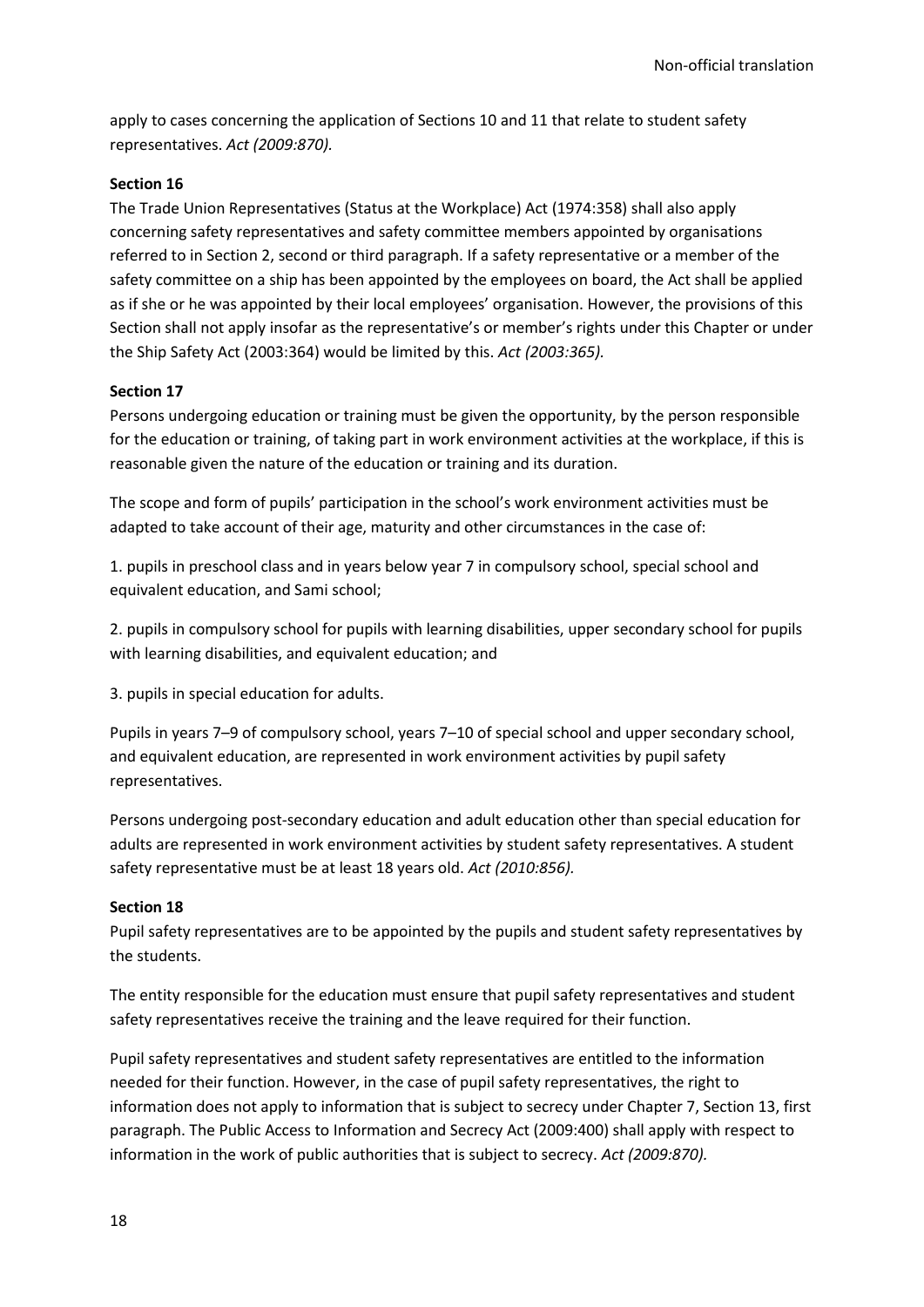## **Chapter 7 Supervision**

## **Section 1**

The Swedish Work Environment Authority supervises compliance with this Act and regulations issued pursuant to the Act.

Except for Section 13, this Chapter does not apply to work on ships. The Ship Safety Act (2003:364) contains provisions on supervision of work on ships and restrictions on the right to use ships. *Act (2003:365).*

## **Section 2**

The Government may issue regulations on supervision by the Swedish Work Environment Authority of compliance with Regulation (EC) No 1907/2006 of the European Parliament and of the Council of 18 December 2006 concerning the Registration, Evaluation, Authorisation and Restriction of Chemicals (REACH), establishing a European Chemicals Agency, amending Directive 1999/45/EC and repealing Council Regulation (EEC) No 793/93 and Commission Regulation (EC) No 1488/94 as well as Council Directive 76/769/EEC and Commission Directives 91/155/EEC, 93/67/EEC, 93/105/EC and 2000/21/EC. *Act (2010:1543).*

## **Section 3**

The supervisory authority is entitled, upon request, to receive the information, documents and samples and to order the investigations required for supervision under this Act.

### **Section 4**

A person who, in the course of her or his activities, uses a certain product or commissions another person to perform a certain type of work is required to disclose the identity of the person supplying the product or performing the work when required by the supervisory authority to do so.

A person who has transferred or supplied technical equipment or transferred a substance that is capable of causing illness or accidents is obliged, at the request of a supervisory authority, to furnish available information regarding the persons to whom the product has been transferred or supplied. *Act (1991:677).*

### **Section 5**

For purposes of supervision under this Act, the supervisory authority must be granted access to workplaces and may carry out investigations and take samples there. No compensation will be paid for samples taken.

The police authority must provide the assistance required for the supervisory authority to exercise supervision under this Act.

The Government or, following authorisation by the Government, the Swedish Work Environment Authority may issue regulations concerning an obligation to compensate the supervisory authority for reasonable claims for expenses in connection with sampling and the analysis of samples. *Act (2014:659).*

## **Section 6**

If a shared workplace as referred to in Chapter 3, Section 7d, third paragraph has no person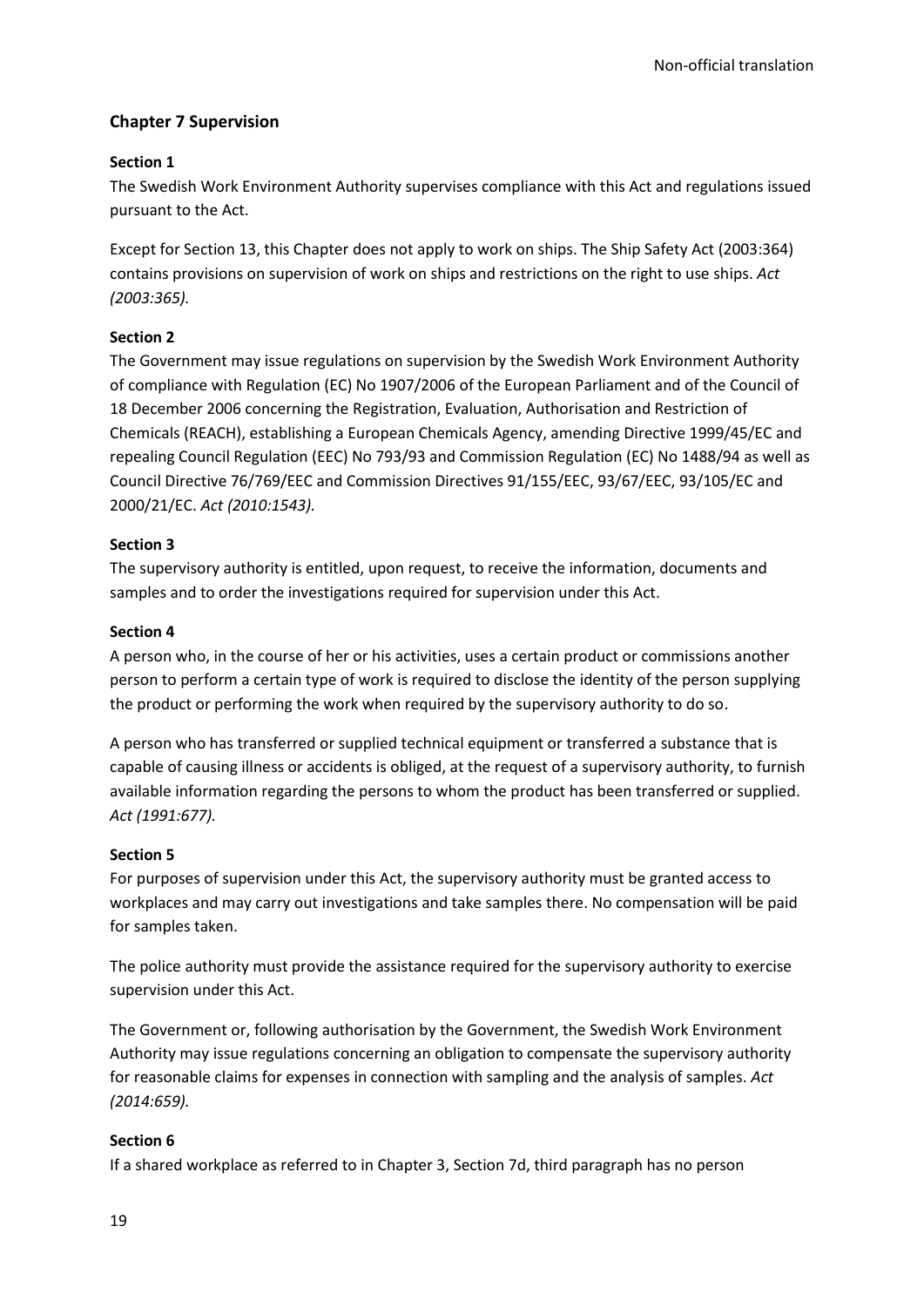responsible for coordination of work environment issues, the Swedish Work Environment Authority may decide that one of those engaged in activities there shall have such responsibility.

If there are special reasons, the Swedish Work Environment Authority may decide that the responsibility for coordination of work environment issues in cases referred to in Chapter 3, Section 7d shall be transferred to one of those engaged in activities at the shared workplace.

With respect to responsibility for work environment issues in connection with building or civil engineering works under Chapter 3, Section 6, the Swedish Work Environment Authority may, if special reasons exist, make a decision transferring this responsibility:

1. from a contractor to the person commissioning building or civil engineering works in cases referred to in Chapter 3, Section 7c; or

2. from the person commissioning building or civil engineering works to a contractor, insofar as a commission as referred to in Chapter 3, Section 7c, first paragraph, point 1 has been made. *Act (2008:934).*

#### **Section 7**

The Swedish Work Environment Authority may issue, to a person with safety responsibility under Chapter 3, Sections 2–12, Chapter 5, Section 3, first paragraph, or Section 6 of this Chapter, such orders or prohibitions as are needed to secure compliance:

1. with this Act or regulations issued pursuant to the Act; and

2. with the provisions of Regulation (EC) no 1907/2006 that fall within the supervisory responsibility of the Swedish Work Environment Authority.

A decision to issue an order or prohibition may be accompanied by a conditional financial penalty. An order or prohibition of this kind may also be directed against the State as employer.

Should any person neglect to comply with an order, the Swedish Work Environment Authority may order that remedial measures be taken at her or his expense.

If an order has been issued concerning a measure for which a building permit, demolition permit or land permit is required under the Planning and Building Act (1987:10) but such a permit is refused, the order shall lapse as far as the measure is concerned. *Act (2013:610).*

#### **Section 8**

If premises, land or an underground space supplied for work or as social rooms are unsatisfactory in terms of safety, the Swedish Work Environment Authority may, under Section 7, prohibit their supply until specified measures have been taken regarding the premises, land or other space concerned.

The Swedish Work Environment Authority may issue, to the person supplying premises, land or an underground space for work or as social rooms, an order under Section 7 for the investigation of safety conditions at the location concerned. *Act (2000:764).*

### **Section 9**

Repealed by Act (2000:764).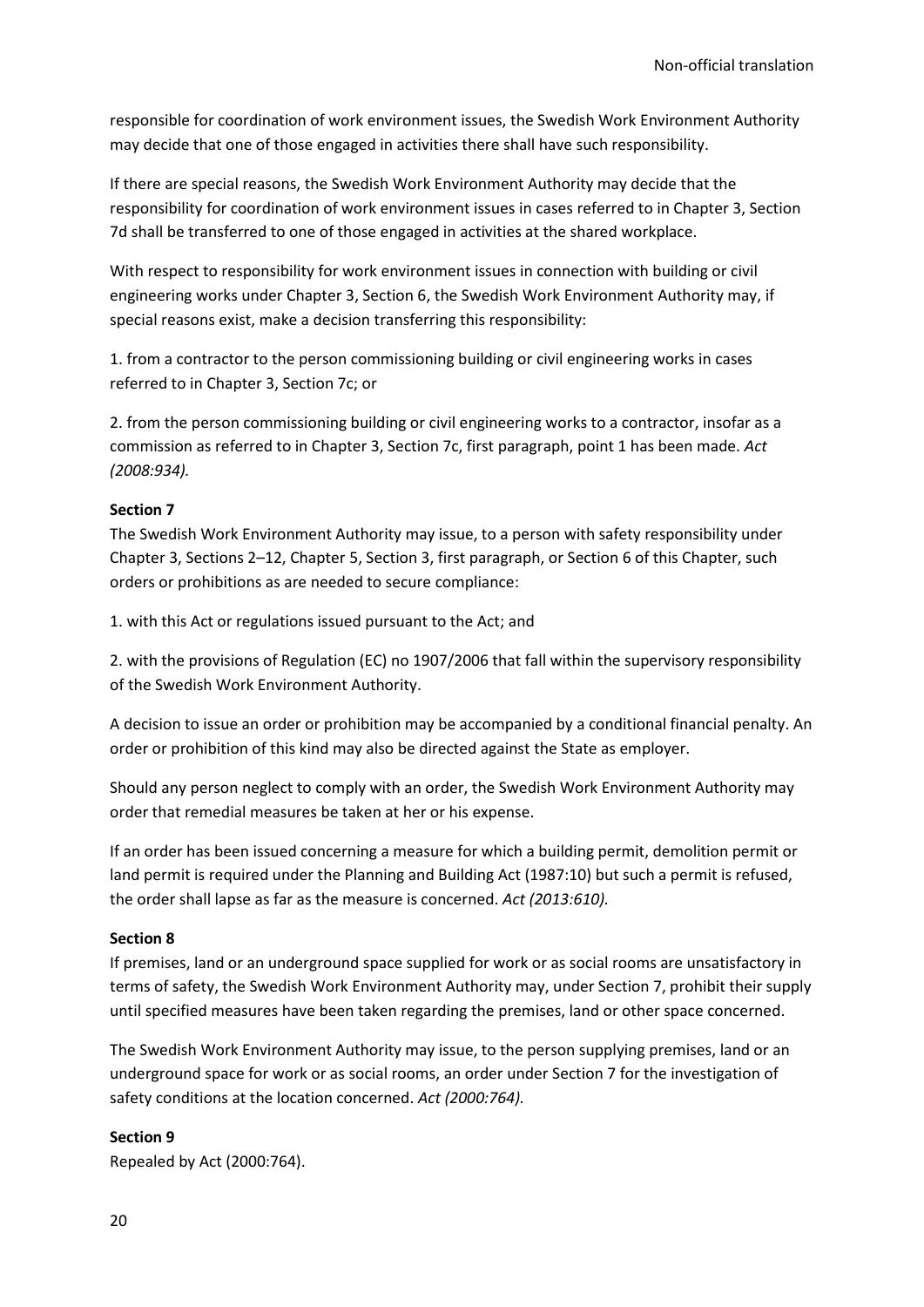## **Section 10**

To ensure compliance with a prohibition under Section 7 or 8, the supervisory authority may order a facility, space or equipment to be sealed or otherwise shut off. The authority is responsible for executing such orders. *Act (1994:579).*

## **Section 11**

The person responsible for safety under Chapter 3, Sections 8–10, may be ordered to provide warning information or to recall a product. The contents of such an order shall correspond to what is stated in Sections 14–18 of the Product Safety Act (2004:451). However, what is stated there regarding the manufacturer shall instead refer to the person responsible for safety under Chapter 3, Sections 8–10.

The order shall be accompanied by a conditional financial penalty unless there are special reasons making this unnecessary. *Act (2008:295).*

## **Section 12**

The Government may prescribe that special fees are to be charged in matters under this Act.

## **Section 13**

A person who has been appointed to serve as a safety representative, a student safety representative or a member of a safety committee or who has taken part in job adaptation and rehabilitation activities under this Act may not improperly disclose or utilise facts that have come to her or his knowledge in the course of the assignment concerning trade secrets, work procedures, business dealings, the personal circumstances of individuals or matters of importance to national defence.

A safety representative, member or participant who has been appointed by a local employees' organisation as referred to in Chapter 6, Sections 2 and 8 may, notwithstanding the duty of confidentiality set forth in the first paragraph, pass information on to a member of the executive committee of the organisation or to a work environment expert at a central employees' organisation to which the local organisation belongs. The right to pass information on applies only if the informant notifies the recipient of the duty of confidentiality. In such a case, the duty of confidentiality also applies to the latter.

In activities of public authorities, the provisions of Chapter 10, Sections 11–14 and Chapter 12, Section 2 of the Public Access to Information and Secrecy Act (2009:400) apply instead. *Act (2009:870).*

### **Section 14**

The supervisory authority shall supply each safety representative and student safety representative with a copy of the written communications made to a workplace concerning work environment issues. *Act (2009:870).*

## **Chapter 8 Sanctions**

**Liability**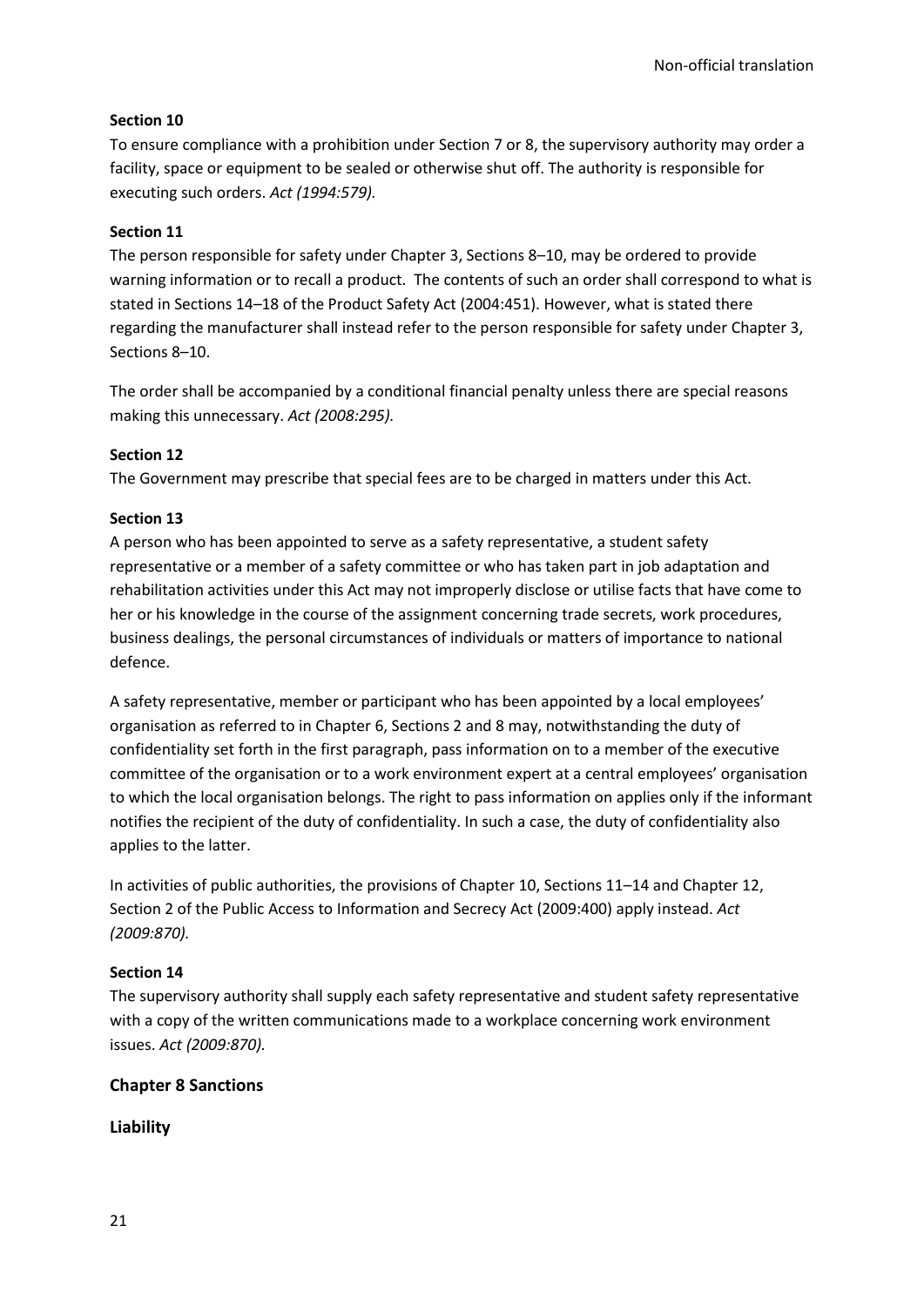## **Section 1**

Any person who intentionally or negligently fails to comply with an order or prohibition issued pursuant to Chapter 7, Section 7 or 8 shall be fined or sentenced to imprisonment for a maximum of one year. However, this does not apply if the order or prohibition was accompanied by a conditional financial penalty. *Act (2013:610).*

## **Section 2**

Fines shall be imposed on persons who intentionally or negligently:

1. employ a minor in contravention of Chapter 5, Section 2, first paragraph, or of regulations issued under Chapter 5, Section 2, third or fourth paragraph;

2. contravenes regulations on work by minors issued under Chapter 5, Section 3, second paragraph, point 4, or Section 5;

3. furnishes incorrect information in matters of importance when a supervisory authority has requested information, documents or samples or has requested investigations under Chapter 7, Section 3 or 4;

4. removes safety equipment or renders such equipment inoperative without valid cause; or

5. fails to provide notice to the supervisory authority in accordance with Chapter 3, Section 3a.

An act that is covered by an order or a prohibition under Chapter 7, Section 7 shall not give rise to criminal liability as described in the first paragraph. *Act (2013:610).*

### **Section 3**

Chapter 20, Section 3 of the Penal Code contains provisions concerning liability for infringements of Chapter 7, Section 13.

### **Confiscation**

### **Section 4**

If any equipment or substance has been used in connection with an offence coming under this Chapter and in violation of a prohibition under Chapter 7, Section 7, that property or the value of that property shall be confiscated, unless this is manifestly unreasonable. *Act (2013:610).*

## **Financial penalties**

### **Section 5**

The Government or the authority designated by the Government may issue regulations prescribing that a financial penalty be charged in the event of an infringement of a regulation issued pursuant to Chapter 4, Sections 1–8. The penalty shall be charged even if the infringement was not committed intentionally or negligently.

A regulation concerning financial penalties must indicate the manner in which the penalty is to be calculated for different kinds of infringement. It must be possible to determine the amount directly with the aid of the specified basis of calculation. The financial penalty shall be at least SEK 1 000 and at most SEK 1 000 000. *Act (2013:610).*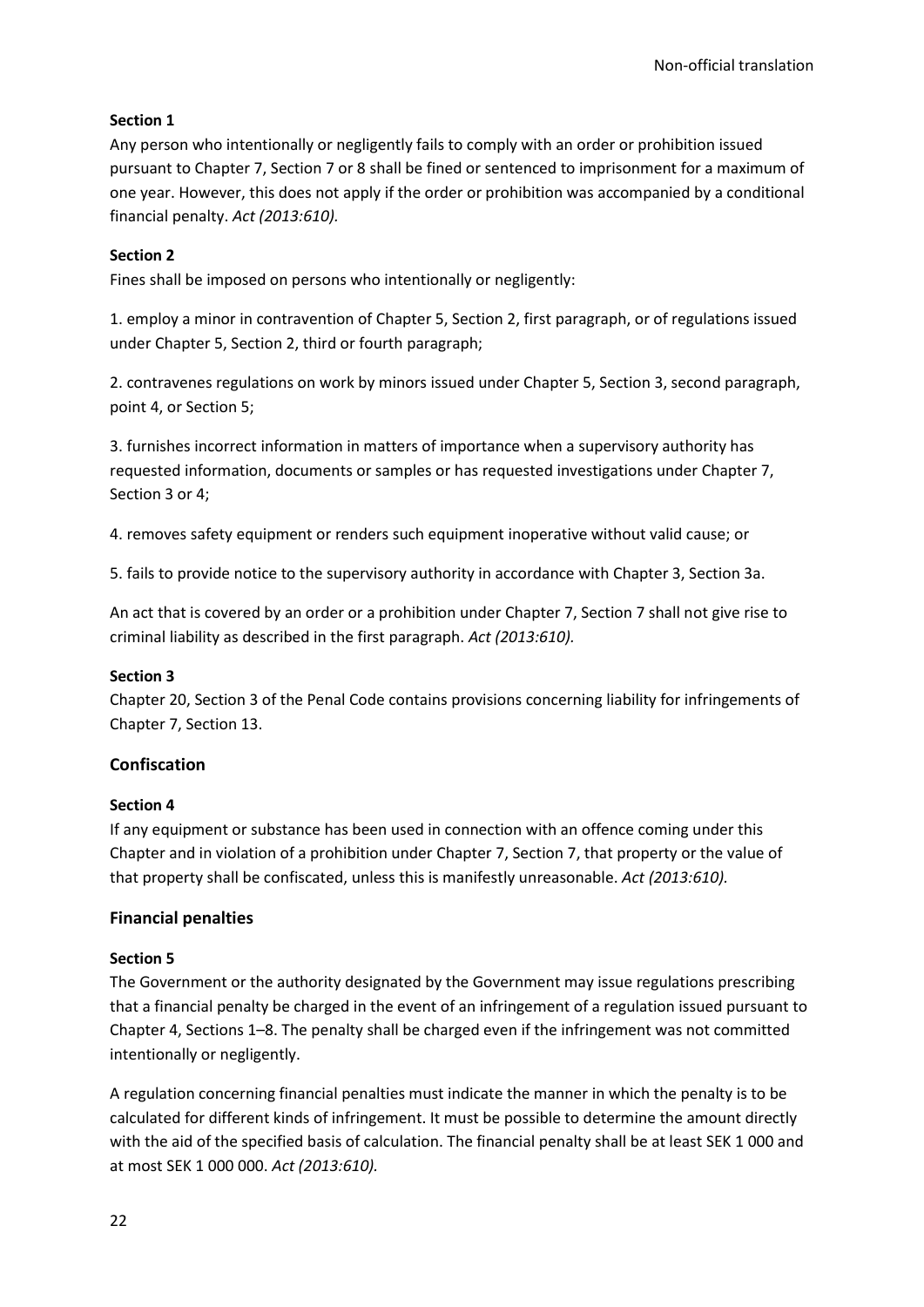## **Section 5a**

No financial penalty shall be charged for an act covered by an order or prohibition under Chapter 7, Section 7. *Act (2013:610).*

## **Section 6**

The financial penalty shall be charged to the natural or legal person operating the activities in which the infringement occurred.

The penalty may be reduced or waived if the infringement is negligible or excusable, or if, in view of the circumstances, it would otherwise be unreasonable to charge the financial penalty.

The penalty accrues to the State. *Act (2013:610).*

### **Section 6a**

The Swedish Work Environment Authority adjudicates financial penalty cases by means of penalty orders.

A penalty order means that the party deemed responsible under Section 6 for an infringement is ordered to accept the penalty immediately or within a certain time.

Once the order has been accepted, it has the force of a final and non-appealable court decision charging a penalty. However, acceptance made after the expiry of the time specified in the order is null and void. *Act (2013:610).*

## **Section 7**

If the penalty order has not been accepted within the specified time, the Swedish Work Environment Authority may apply to the administrative court within whose jurisdiction the penalty order was issued for a financial penalty to be charged.

Leave to appeal is required for appeal to the Administrative Court of Appeal. *Act (2013:610).*

## **Section 8**

A financial penalty may only be charged if the person subject to the penalty order has been served with the application within five years of the time the infringement occurred.

The county administrative board must be notified immediately of a decision to charge a penalty. The penalty must be paid to the county administrative board no later than two months after the decision became final and non-appealable. Information to this effect must be included in the decision.

If the penalty is not paid within the period of time stated in the second paragraph, a late payment penalty will be imposed under the Late Payment Penalties Act (1997:484). The unpaid penalty and the late payment penalty shall be turned over for collection in accordance with the Act on the Collection of Debts to the State (1993:891). *Act (2013:610).*

### **Section 9**

Repealed by Act (2013:610).

### **Section 10**

A penalty that has been imposed lapses if enforcement has not been carried out within five years of the date on which the decision became final and non-appealable. *Act (2013:610).*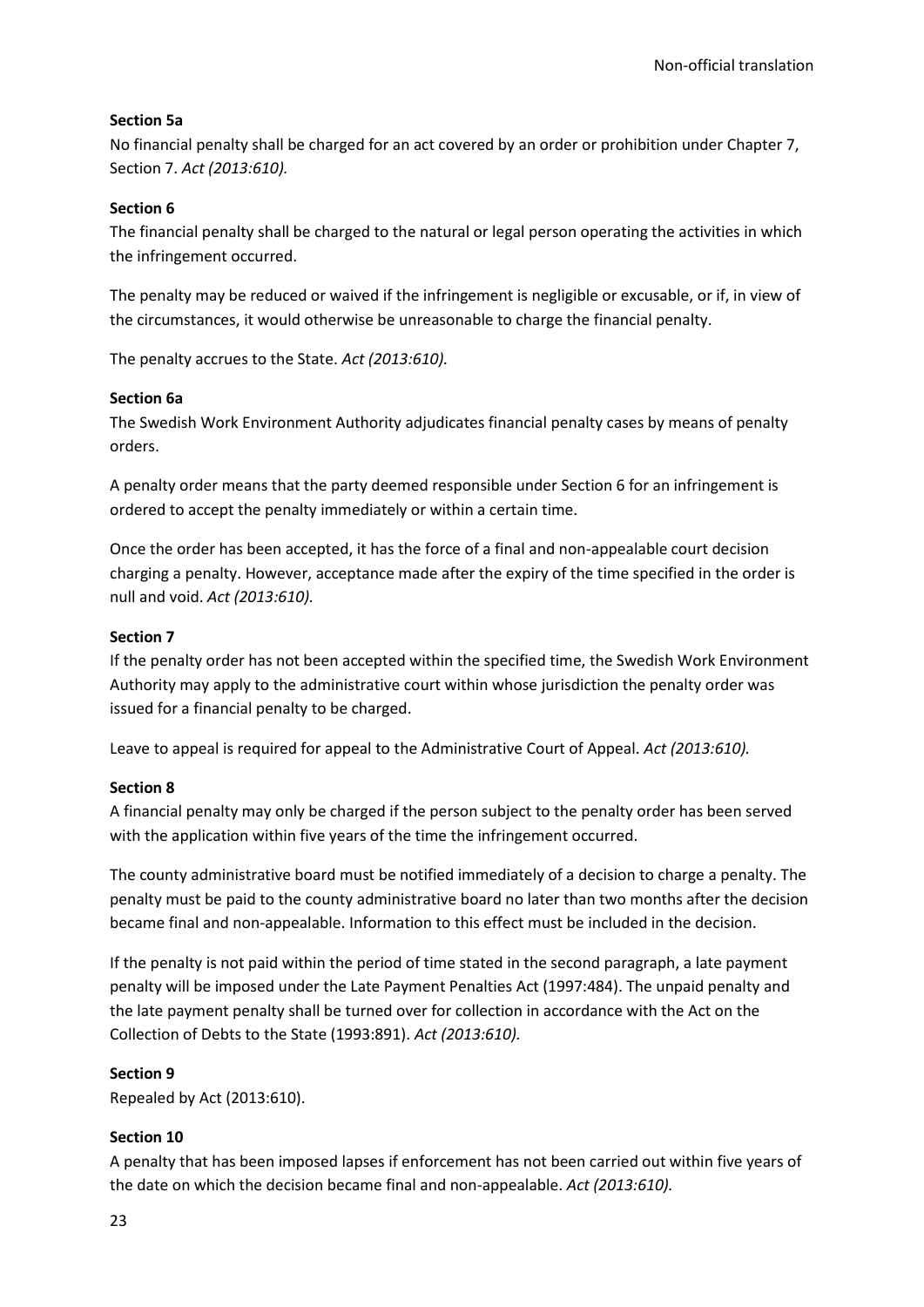## **Chapter 9 Appeals**

### **Section 1**

Repealed by Act (2000:764).

## **Section 2**

Decisions in individual cases taken by the Swedish Work Environment Authority under this Act or under regulations issued pursuant to this Act may be appealed to an administrative court.

Leave to appeal is required for appeal to the Administrative Court of Appeal. *Act (2008:297).*

### **Section 3**

To safeguard the interests of employees in matters under this Act, appeals under Section 2 may be made by a principal safety representative or, in the absence of a principal safety representative, another safety representative.

In the absence of a safety representative, an appeal may be made by an employees' organisation insofar as the matter concerns the interests of the organisation's members. If the action relates to something other than work on a ship, the organisation must have previously expressed its views on the matter.

To safeguard the interests of students in matters under this Act, appeals may also be made by a student safety representative. *Act (2009:870).*

### **Section 4**

The Swedish Work Environment Authority may refer particularly important matters concerning regulations to the Government before the Authority takes a decision in the case. *Act (2000:764).*

### **Section 5**

A supervisory authority may prescribe that its decisions shall have immediate effect. *Act (2000:764).*

## **Transitional provisions**

### 1977:1160

This Act enters into force on 1 July 1978, when the Workers' Protection Act (1949:1) and the Forest Accommodation Act (1963:246) will cease to apply. However, Sections 14 and 16, Section 26, second paragraph, Section 74, first paragraph, and Section 75 of the Workers' Protection Act shall continue to apply until the Government or, by decision of the Government, the National Board of Occupational Safety and Health issues provisions as authorised in the new Act corresponding to the Proclamation prohibiting the use of employees for painting work involving lead paint (1949:210), the Proclamation concerning medical examination and medical inspection for the prevention of certain occupational diseases (1949:211), the Proclamation prohibiting the use of substances containing benzole in the manufacturing of leather footwear (1949:491) and the Proclamation prohibiting the use of minors for certain types of work (1966:521).

Any regulation, advice or instruction issued pursuant to Section 45, second or third paragraph, or Section 74, second paragraph, of the Workers' Protection Act that applies at the time this Act enters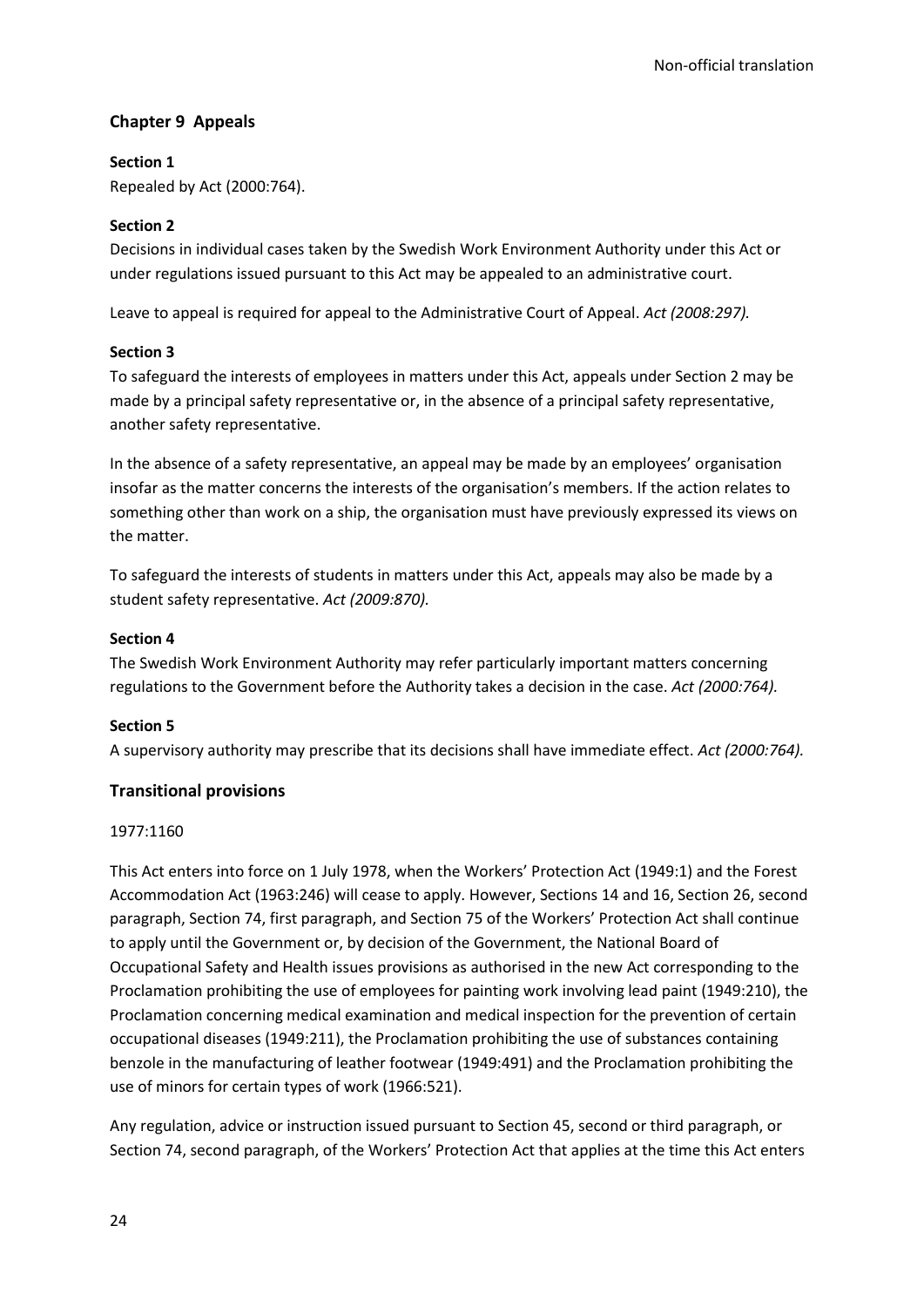into force continues to apply in its previous area of application and, for the purposes of this Act, shall be treated as having been issued under the Work Environment Act.

The provisions of the second paragraph shall apply similarly with respect to regulations, advice or instructions mentioned there but intended to enter into force on 1 July 1978 or later.

If any act or other statute makes reference to or otherwise relates to a regulation that has been replaced by a provision in the Work Environment Act, the new provision shall apply instead.

#### 1994:579

This Act enters into force on 1 October 1994.

The older provisions in Chapter 8, Section 2 continue to apply with respect to infringements that have occurred before 1 October 1994, but no penalties other than fines may be imposed for these infringements.

A financial penalty referred to in Chapter 8, Section 5 of this Act may only be imposed for an infringement that has occurred after the Act has entered into force.

### 1995:326

This Act enters into force on 1 May 1995. Appeals against decisions issued before this Act entered into force shall be made in accordance with older provisions.

#### 2008:297

1. This Act enters into force on 1 July 2008.

2. Regarding decisions issued by the Swedish Work Environment Authority before 1 July 2008, the older wording of Chapter 9, Section 2 applies.

### 2008:1362

This Act enters into force on 1 January 2009. In applying Section 7a of the Administrative Court Procedure Act (1971:291), the Swedish Transport Agency rather than the Swedish Maritime Administration shall be the individual's opposite party, if the Agency is competent after the Act has entered into force to process the type of issue to be adjudicated.

#### 2010:856

1. This Act enters into force on 1 July 2011.

2. Older provisions continue to apply to adult education for persons with intellectual disabilities until the end of June 2012.

#### 2011:741

This Act enters into force on 1 August 2011. For workplaces where consultation on the work environment is regulated by collective agreement at the time of entry into force, the Act applies from 1 January 2013.